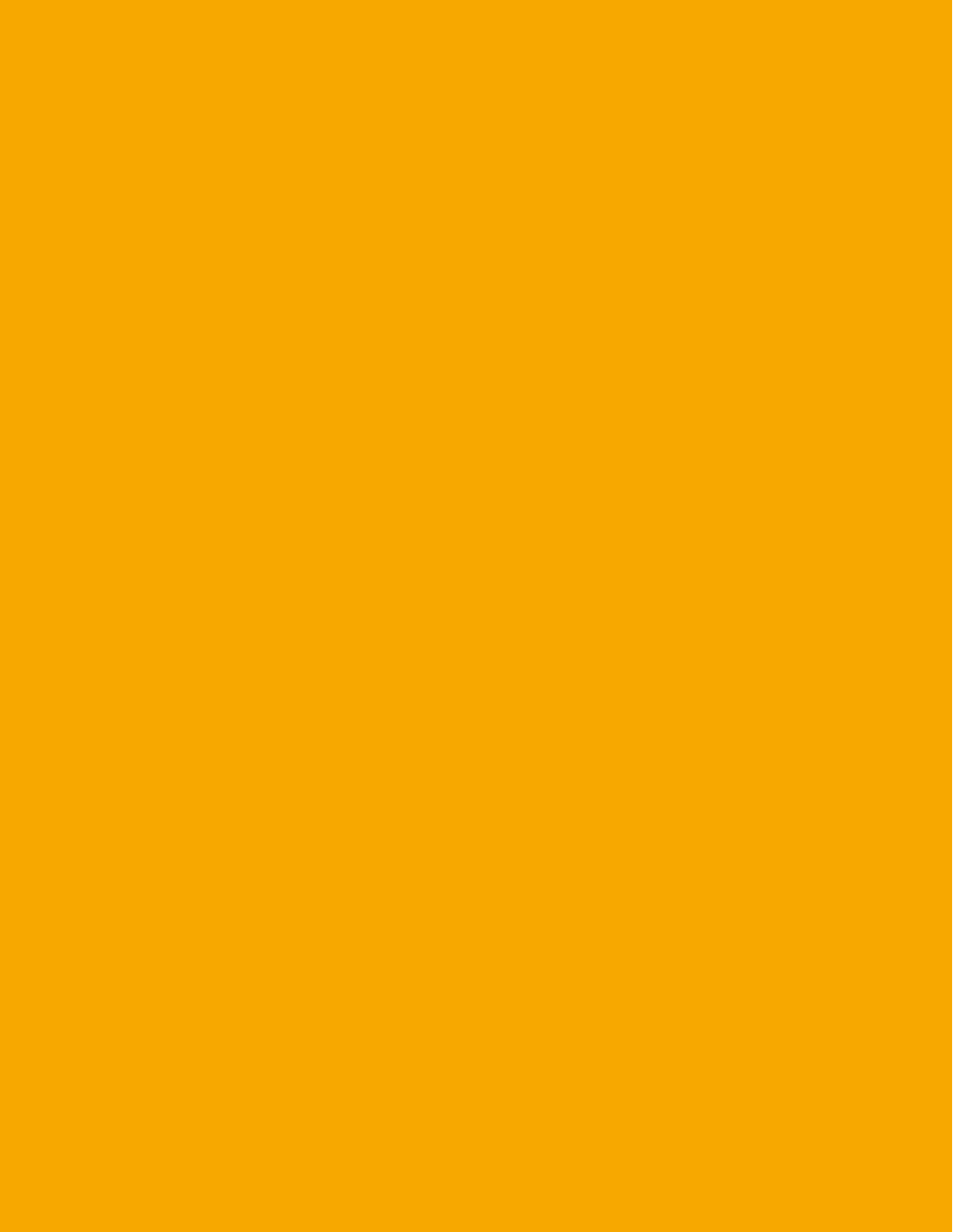

**THE UNIVERSITY OF THE WEST INDIES CAVE HILL CAMPUS** 

# **PUBLICATIONS** 2018/2019

March 2020

© The University of the West Indies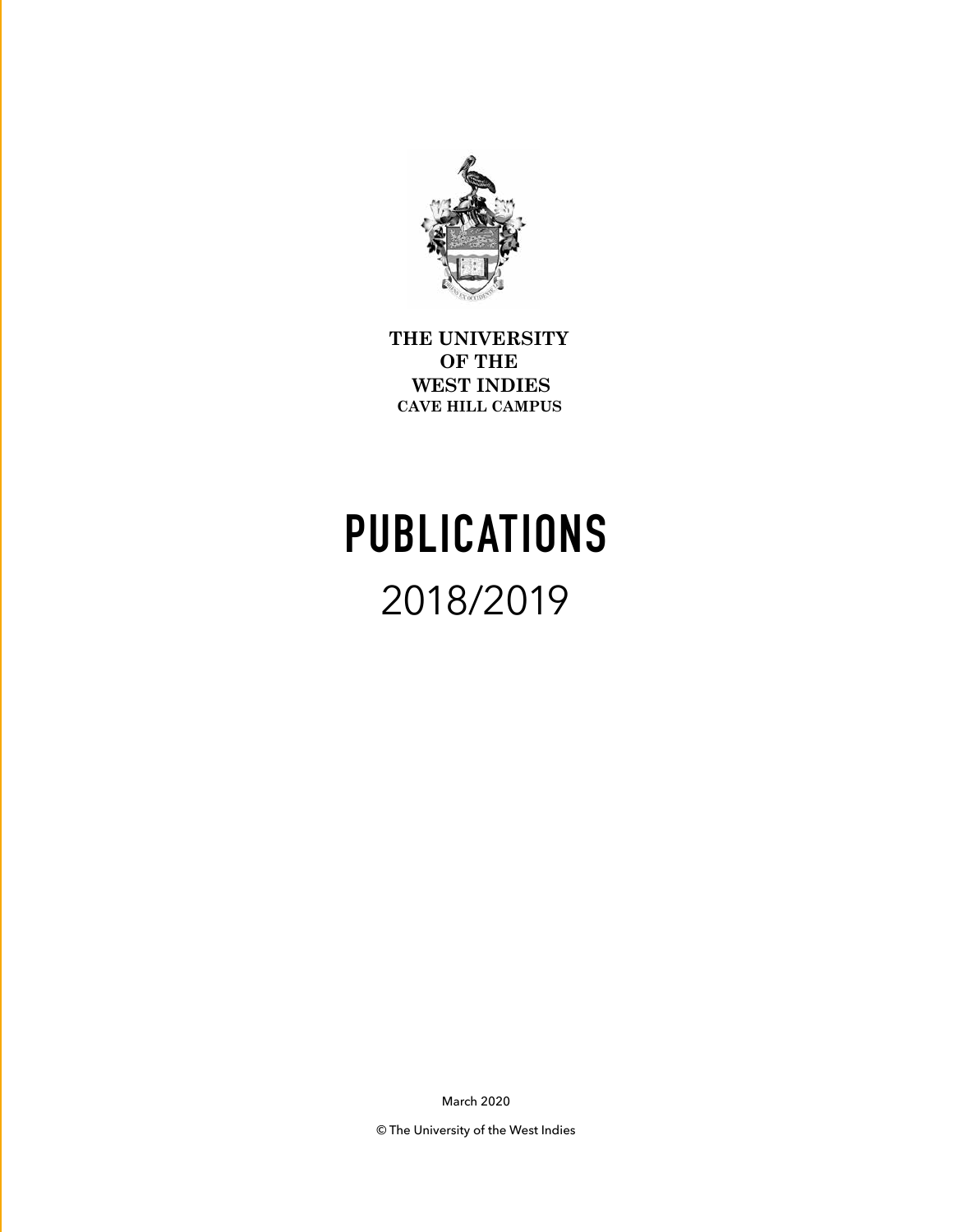#### **The University of the West Indies**

#### **Our Mission**

An excellent global university rooted in the Caribbean

#### **Our Vision**

To advance learning, create knowledge and foster innovation for the positive transformation of the Caribbean and the wider world

#### **Our Core Values**

Integrity Excellence Gender Justice Diversity Student Centredness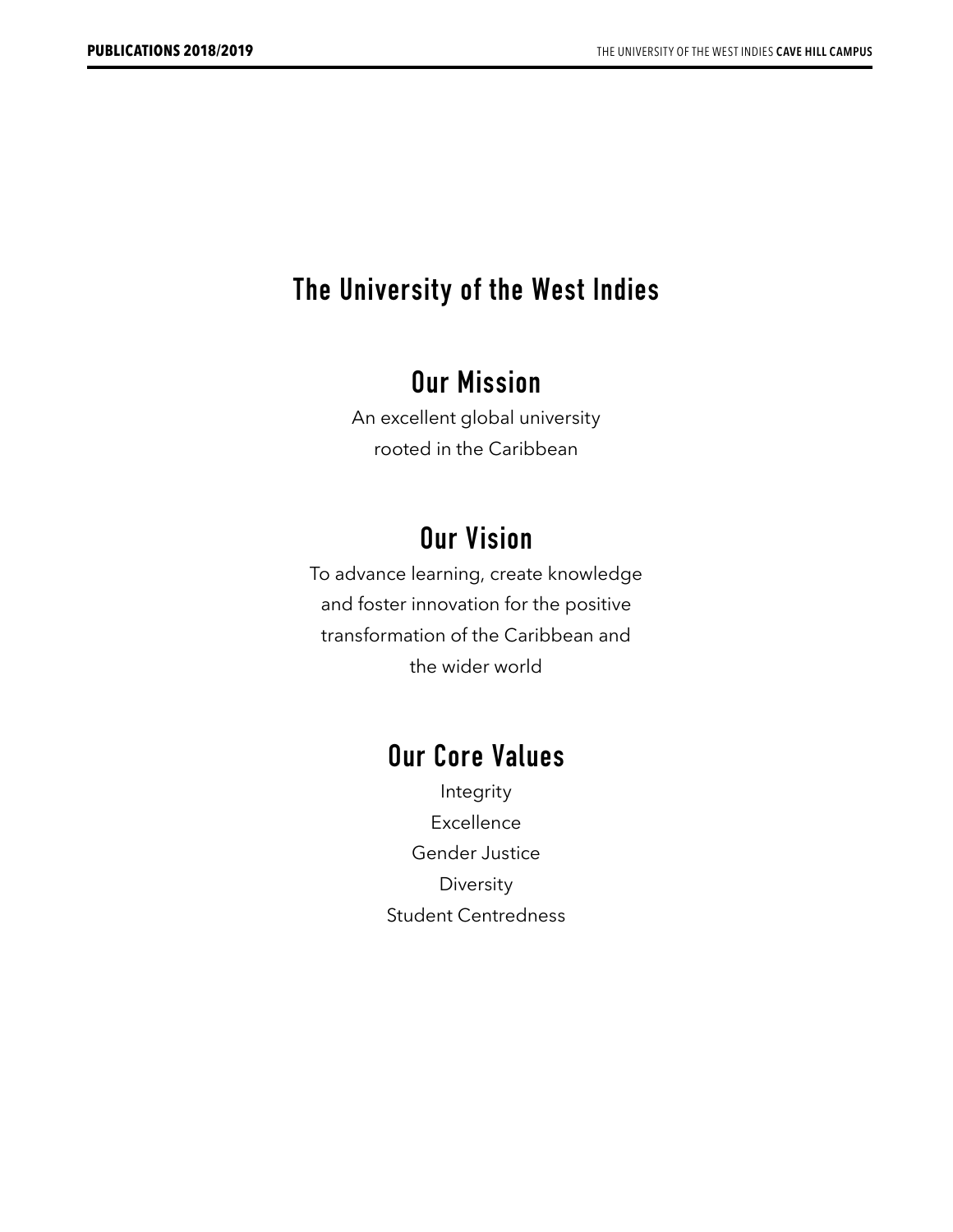# **Contents**

#### **2 FACULTY OF HUMANITIES AND EDUCATION**

- 2 CULTURAL STUDIES PROGRAMME
- 2 DEPARTMENT OF HISTORY AND PHILOSOPHY
- 3 DEPARTMENT OF LANGUAGE, LINGUISTICS AND LITERATURE
- 4 ERROL BARROW CENTRE FOR CREATIVE IMAGINATION (EBCCI)
- 4 SCHOOL OF EDUCATION
- **6 FACULTY OF LAW**

#### **8 FACULTY OF MEDICAL SCIENCES**

10 GEORGE ALLEYNE CHRONIC DISEASE RESEARCH CENTRE (GA-CDRC)

#### **13 FACULTY OF SCIENCE AND TECHNOLOGY**

- 13 DEPARTMENT OF BIOLOGICAL AND CHEMICAL SCIENCES
- 15 DEPARTMENT OF COMPUTER SCIENCE, MATHEMATICS & PHYSICS
- 16 CENTRE FOR RESOURCE MANAGEMENT AND ENVIRONMENTAL STUDIES (CERMES)

#### **19 FACULTY OF SOCIAL SCIENCES**

- 19 DEPARTMENT OF ECONOMICS
- 20 DEPARTMENT OF GOVERNMENT, SOCIOLOGY, SOCIAL WORK AND PSYCHOLOGY
- 22 DEPARTMENT OF MANAGEMENT STUDIES
- 23 SIR ARTHUR LEWIS INSTITUTE OF SOCIAL AND ECONOMIC STUDIES
- **24 INSTITUTE FOR GENDER AND DEVELOPMENT STUDIES: NITA BARROW UNIT**

#### **25 NON TEACHING DEPARTMENTS**

- 25 SIDNEY MARTIN LIBRARY
- 25 UWI HIV/AIDS RESPONSE PROGRAMME (UWIHARP)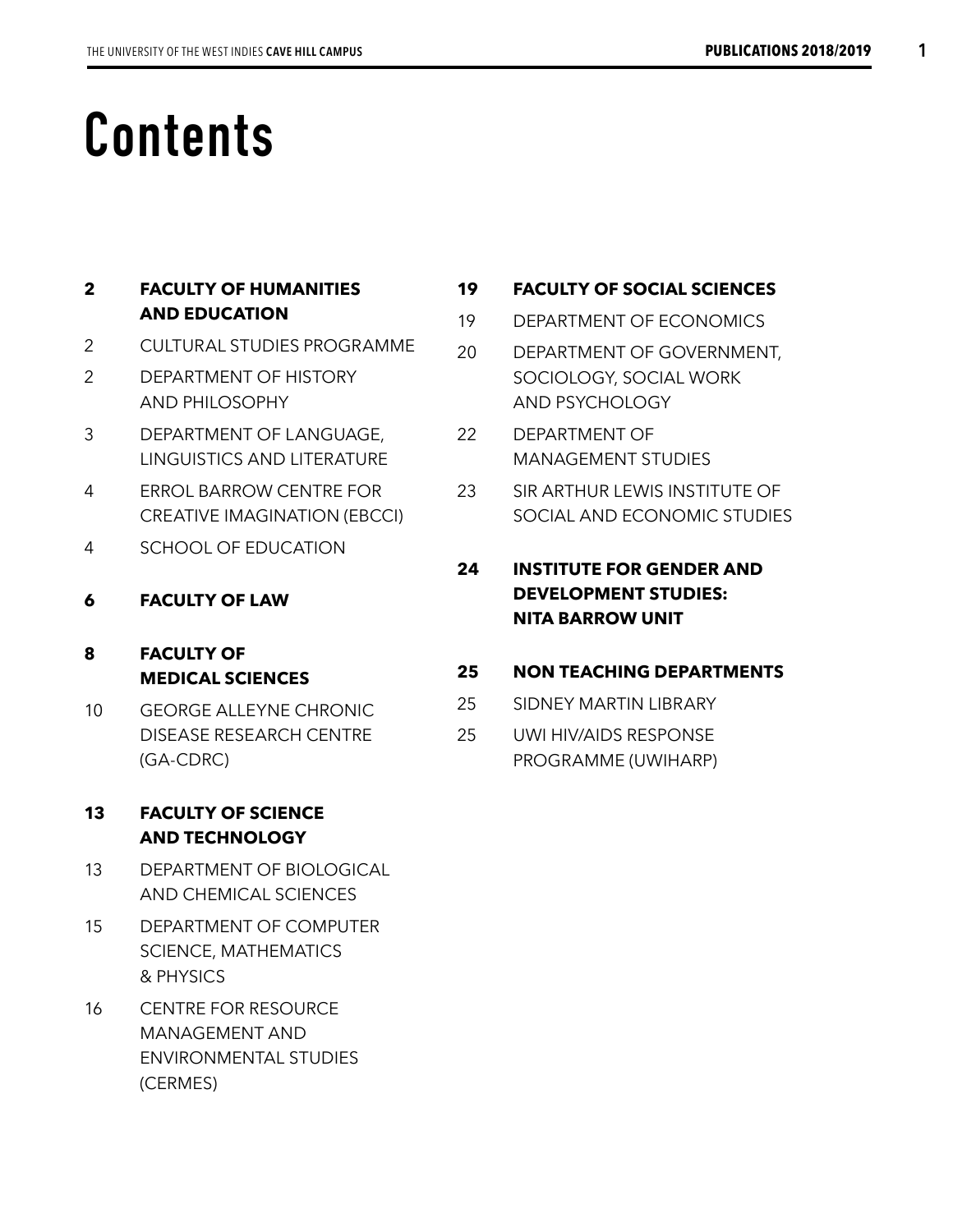### **FACULTY OF HUMANITIES AND EDUCATION**

#### **CULTURAL STUDIES PROGRAMME**

#### *Book*

**Kamugisha, A.** *Beyond Coloniality: Citizenship and Freedom in the Caribbean Intellectual Tradition.* Indiana University Press: Indiana, United States. 2019.

#### *Edited Book*

**Hume, Y.** and Forde, M, eds. *Passages and Afterworlds: Anthropological Perspectives on Death and Mortuary Practices in the Caribbean.* Religious Cultures of African and African Diaspora People series. J. K. Olupona, D. M. Stewart and T. L. Johnson, eds. Duke University Press: United States. 2018.

#### *Book Chapter*

**Hume, Y.** "Death and the Construction of Social Space: Land, Kinship and Identity in the Jamaican Mortuary Cycle." Passages and Afterworlds: Anthropological Perspectives on *Death and Mortuary Practices in the Caribbean.* Hume, Y. and Forde, M. eds. Religious Cultures of African and African Diaspora People series. J. K. Olupona, D. M. Stewart and T. L. Johnson, eds. Duke University Press: United States. 2018. 109-138.

#### **DEPARTMENT OF HISTORY AND PHILOSOPHY**

#### *Books*

**Carter, H.** *Turning Out Gentlemen: Samuel Jackson Adams at Combermere School, 1947-1974.* Bridgetown. Andrew Bynoe, 2018.

**Rocha, E.** *Milton Gonçalves. Memórias Históricas de um ator afro-descendente.* (Milton Gonçalves. Historic Memoirs of an Afro-Brazilian Actor). São Paulo. E-manuscrito, 2019.

#### *Edited Book*

**Rocha, E.,** Matos Silva, L. and Reis, T., eds. *Mundos do trabalho e dos trabalhadores: experiências e vivências no Brasil e no Caribe*. Rio de Janeiro: Multifoco, 2018.

#### *Book Chapters*

**Inniss, T.** "CARITALENTS: World Heritage and the Creative City". *Caribbean Unveiled: The Caritalents Youth and Territory Project in Barbados and Dominica*. R. Paloscia, M. Morbidoni and S. Spellucci, eds. DIDA - Dipartimento di Architettura: Firenze UP. 2017. 89-93.

**Inniss, T.** "Of Roots and Routes: Visioning Barbados' Cultural Heritage through Trails Development - The Barbados Trailway". *Pre-Colonial and Post-Contact Archaeology in Barbados: Past, Present, and Future Research Directions*. M. De Waal, N. Finneran and M. Reilly, eds. Sidestone: Leiden. 2018.

**Rocha, E.** "A construção do Brasil moderno e o problema do negro na visão de Lacerda." *Equidade de gênero e raça*. M. B. Nader, ed. Editora da Universidade Federal do Espirito Santo (EDUFES): Vitória. 2018. 180-206.

**Rocha, E**. "Ondas negras em mar revolto: o trabalhador imigrante negro nas Américas". *Mundos do trabalho e dos trabalhadores: experiências e vivências no Brasil e no Caribe.* E. Rocha, L. Matos Silva, and T. S. Reis, eds. Rio de Janeiro, Multifoco: Rio de Janeiro. 2018. 71-104.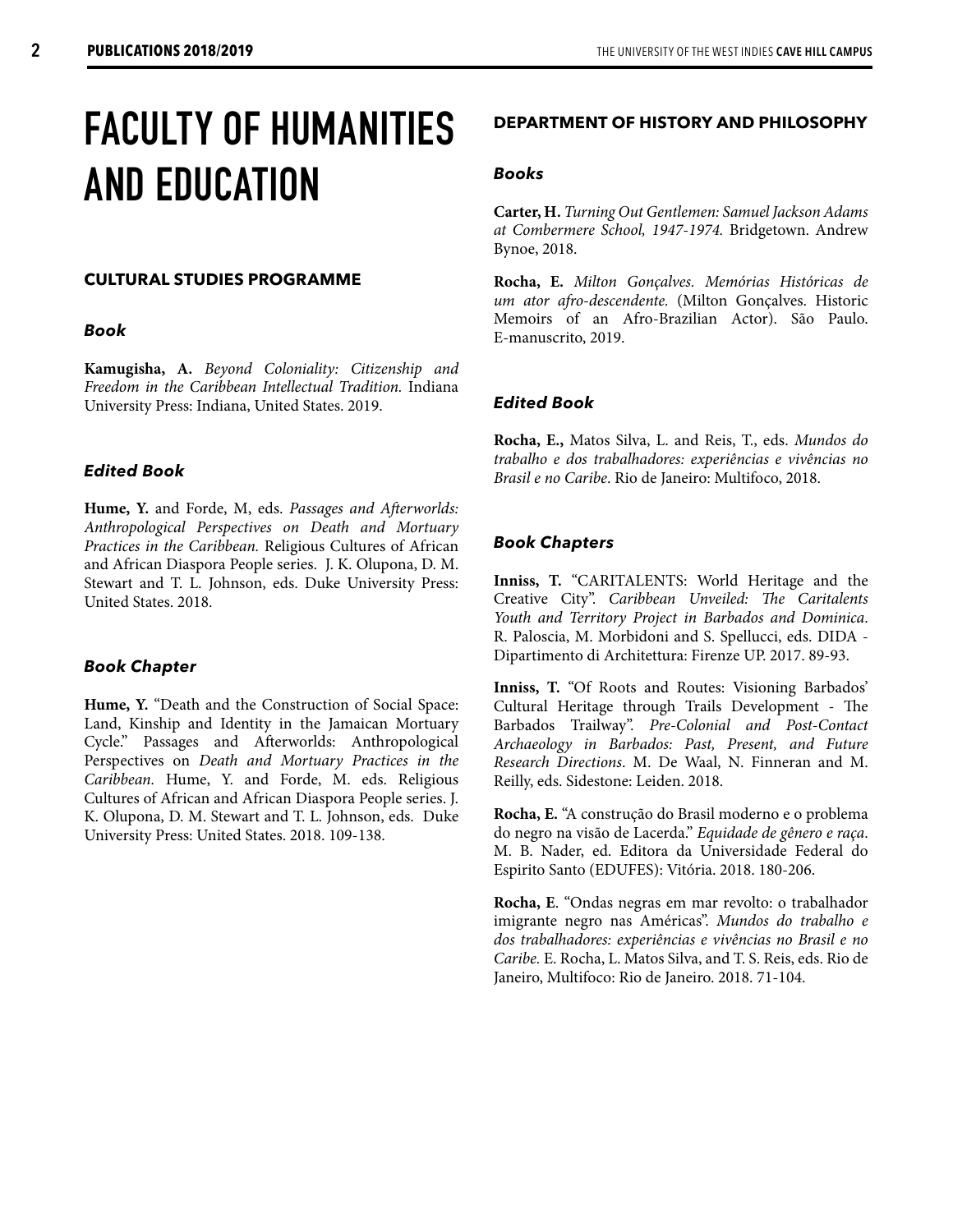#### *Book Reviews*

**Carter, H.** "The 1935 Riots in St Vincent: From Riots to Adult Suffrage", by A. Fraser. University of the West Indies Press: Kingston. 2016. *New West Indian Guide*. Vol. 92, no. 3-4. 2018.381-382. doi: 10.1163/22134360-09203015.

**Inniss, T.** "Medicalizing Blackness: Making Racial Difference in the Atlantic World 1780-1840," by R. Hogarth. North Carolina UP: Chapel Hill. 2017. *Journal of Caribbean History*. Vol. 52, No. 2. 2018. 221-223. doi: 10.1353/jch.2018.0013.

**Inniss, T.** "The Politics of Reproduction: Race, Medicine and Fertility in the Age of Abolition," by K. Paugh. Past and Present Book Series. Oxford UP: Oxford. 2017. *Journal of British Studies*. Vol. 57, no. 2. 2018. 381-82. doi:10.1017/ jbr.2018.12.

#### *Journal Articles*

**Inniss, T.** "Resolved to Make a Trial of It: The Plantation, Medical Experimentation and the Development of Medical Knowledge in the British Caribbean". *Shibboleths*. Vol. 5, No. 1. 2017. 52-65. *http://www.shibboleths.net/5/1.htm*

**Inniss, T.**, Pilgrim, M. and Hornby, G. "Selective secondary school education in Barbados: the need for change". *Journal of International and Comparative Education.* Vol. 7, No. 2. 2018. 111-126.

#### *Magazine Articles*

**Carter, H.** "Connecting with the Community." *CHILL Magazine*. Vol. 22. 2019. 87-88.

**Inniss, Tara.** "All Aboard! The Barbados Trailway"*. Business Barbados.* June 29. 2018. *http://businessbarbados.com/ trending/green-business/aboard-barbados-trailway/*

**Inniss, T.** with Yarde, L. "Every STEM Has Roots." *CHILL Magazine.* Vol. 22. 2019. 69.

**Inniss, Tara.** "Historic Milestone." *CHILL Magazine.* Vol. 22. 2019. 72-4.

#### **DEPARTMENT OF LANGUAGE, LINGUISTICS AND LITERATURE**

#### *Books*

**Herrero-Martín, R.** *Con las manos en la masa: Cuaderno de comprensión escrita. Becariño: Cuadernos de español del Caribe para el Caribe.* Luz Azul Ediciones: Barcelona. 2019. Web. *https://luzazulediciones.com/producto/ becarino-con-las-manos-en-la-masa/*

**Herrero-Martín, R.** *La pagoda*. Lasirén: Bogotá, 2019. English-Spanish Literary Translation of *The Pagoda*. 1998.

**Herrero-Martín, R.** *Grandpa's Planet*. Bridgetown: Chattel House, 2019.

**Herrero-Martín, R.** *Planeta abuelo*. Bridgetown: Chattel House, 2019.

#### *Book Chapters*

**Jules, J.** "From Teacher Talk to Student Talk: Repositioning Learners for Success in the Language Classrooms." *English Language Teaching in a Post- Method Paradigm*. P. J. Feraria, eds. IGI Global: United States. 2019. 107-139.

**Zamor, H.** "The Language of Sugar Cane and Rum in Martinique." *Breaking Down Binaries. Tidal Shifts in the Study of the Languages, Literatures and Cultures of the Greater Caribbean and Beyond.* N. Faraclas et al, eds. University of Curaçao. 2018. 245-250.

#### *Refereed Journal Articles*

**Hunte, N**. "Travelling Identities, Virtual Frames: Embodying the Caribbean in Digital Spaces." *Journal of West Indian Literature.* Vol. 27, no. 1. 2019. 15-31.

**Jules, J**. "Pedagogical Beliefs and Choices in Communicative Language Teaching and Grammar Instruction: A Caribbean Focus." *Caribbean Journal of Education*. Vol. 41, no. 1. 2019. 105-146.

**Siegel, J.** "Spotlighting French Guianese Multilingualism in a Creole Graphic Novel: Translation Strategies in Lavantir Mèt Dòkò". *Revue transatlantique d'études suisses.* 8/9. 2018/2019. 263-81.

**Zamor, H.** "Rum Manufacturing in Barbados and Martinique." *The Journal of the Barbados Museum & Historical Society.* Vol LXIV. 2018. 64-97.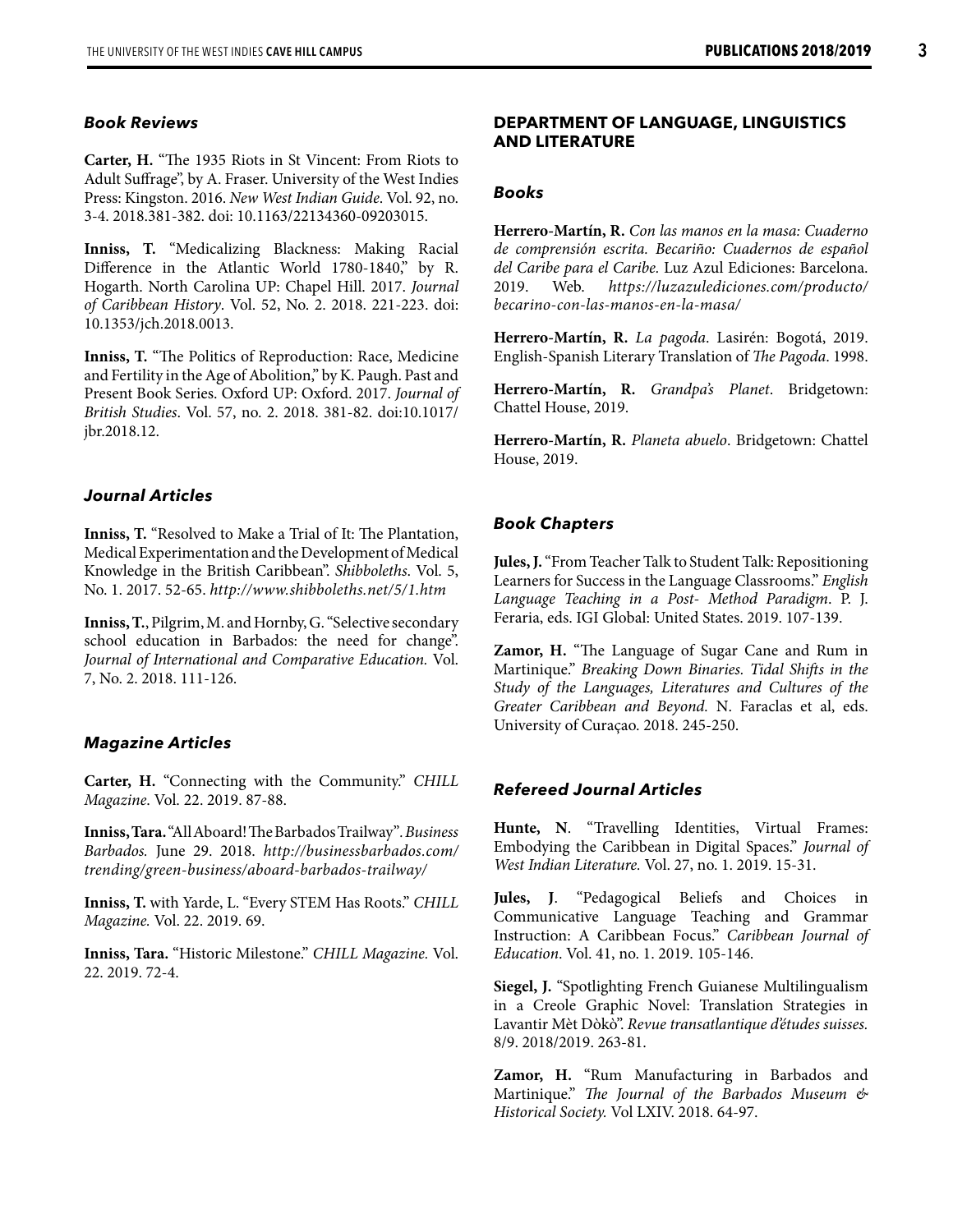#### **ERROL BARROW CENTRE FOR CREATIVE IMAGINATION (EBCCI)**

#### *Book*

**Weekes, Y.** *Nomad.* (collection of poems) House of Nehesi: St. Martin. 2019. 978-1733633314.

#### **SCHOOL OF EDUCATION**

#### *Edited Books*

**Blackman, S. N. J.,** Conrad, D. A. and Brown, L. I., eds. *Achieving Inclusive Education in the Caribbean and Beyond: From Philosophy to Praxis*. Dordrecht, Netherlands: Springer. 2019. doi: 10.1007/978-3-030-15769-2.

Conrad, D. A. and **Blackman, S. N. J.**, eds. *Responding to Learner Diversity and Difficulties*. United States: Information Age Publishing. 2018.

Robinson, S. and **Knight, V.**, eds. *Handbook of Research on Critical Thinking and Teacher Education Pedagogy*. United States: IGI Global Publishers. 2019. doi: 10.4018/978-1- 5225-7829-1.

**Robinson, S.** and Knight, V., eds. *Handbook of Research on Critical Thinking and Teacher Education Pedagogy*. United States: IGI Global Publishers. 2019. doi: 10.4018/978-1- 5225-7829-1.

#### *Refereed Book Chapters*

**Blackman, S. N. J**., Conrad, D. A. and Brown, L. I. "Achieving Inclusive Education: Where to Next?" *Achieving Inclusive Education in the Caribbean and Beyond: From Philosophy to Praxis.* S. N. J. Blackman, D. A. Conrad and L. I. Brown, eds. Dordrecht, The Netherlands: Springer. 2019. 289-293.

**Blackman, S. N. J**., Conrad, D.A., Williams, K. And Abo-Deeb Gentile, T. "A North South Dialogue on Principals' Understanding of, Role in and Barriers faced Achieving Inclusive Education." *Achieving Inclusive Education in the Caribbean and Beyond: From Philosophy to Praxis.* S. N. J. Blackman, D. A. Conrad and L. I. Brown, eds. Dordrecht, The Netherlands: Springer. 2019. 247-272.

**Blackman, S. N. J**., Conrad, D. A. And Brown, L. I. "Introduction to 'Achieving Inclusive Education in the Caribbean and Beyond'". *Achieving Inclusive Education in the Caribbean and Beyond: From Philosophy to Praxis.*  S. N. J. Blackman, D. A. Conrad and L. I. Brown, eds. Dordrecht, The Netherlands: Springer. 2019. 1-13.

**Knight, V.** and Robinson, S. "Introduction: Establishing a Context for Critical Thinking in Teacher Education." *Handbook of Research on Critical Thinking and Teacher Education Pedagogy.* United States: IGI Global Publishers. 2019. 1-14.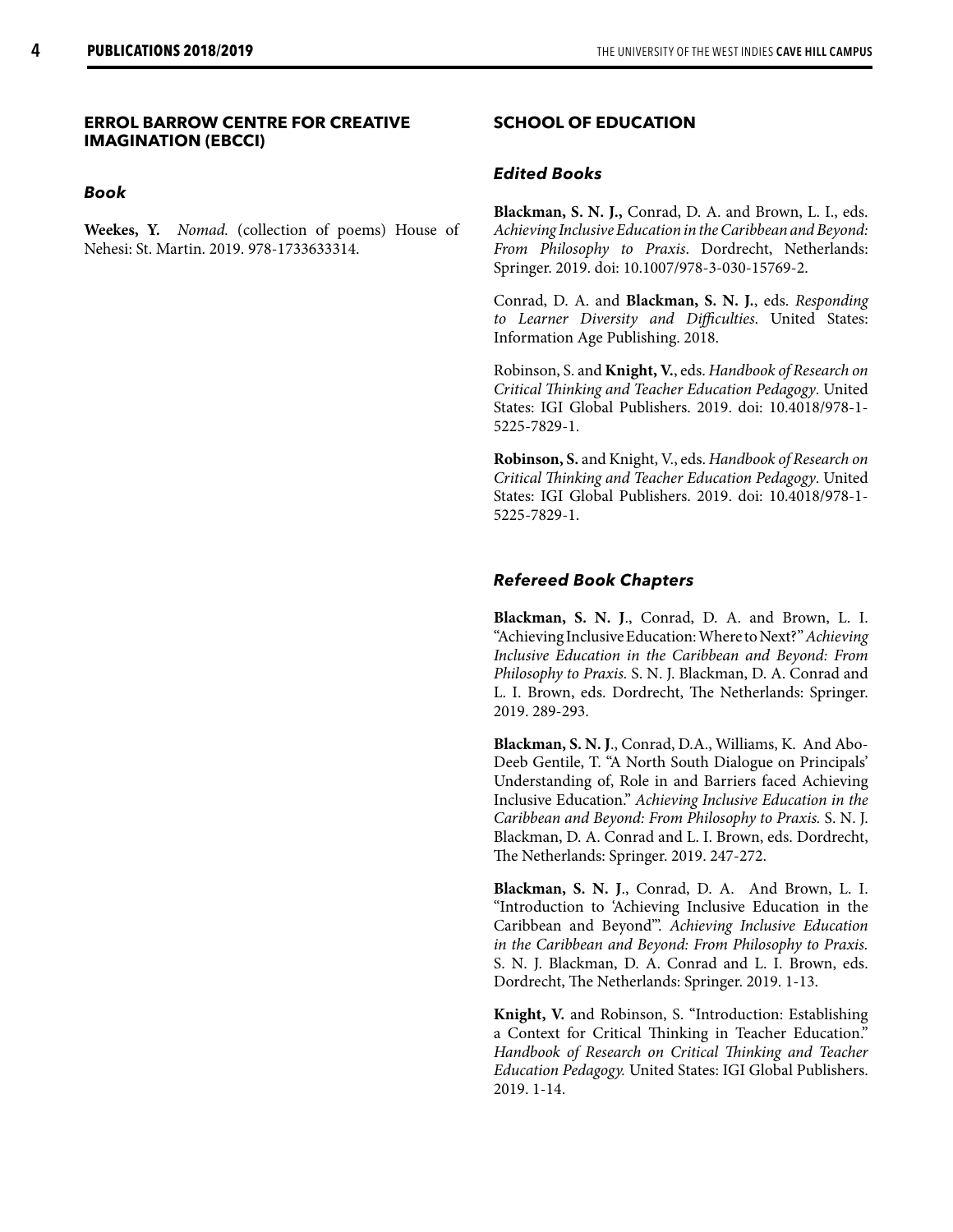**5**

Knight, V. "The Case of Educational Exclusion of Children in the Eastern Caribbean". *Achieving Inclusive Education in the Caribbean and Beyond.* S.N. L Blackman, D.A.Conrad, and L.I. Brown. eds. Cham. Springer Nature. 2019. 69-87.

**Maynard, D-M. "**Transposing Reflective Practices: Learning to Teach Abroad". H. A. Estévez ed. *Teaching to Discern: Forming Connections, Decolonizing Perspectives*. Bogotá, Colombia: Ediciones Unisalle. 2019. 91-114.

Knight, V. and **Robinson, S.** "Introduction: Establishing a Context for Critical Thinking in Teacher Education." *Handbook of Research on Critical Thinking and Teacher Education Pedagogy.* United States: IGI Global Publishers. 2019. 1-14.

#### *Refereed Journals*

**Jules, M. A.**, Maynard, D-M. B., and Coulson, N. "Youth Drug Use in Barbados and England: Correlates with Online Peer Influences." *Journal of Adolescent Research. doi: 10.1177/0743558419839226.*

Jules, M. A., **Maynard, D-M. B.**, and Coulson, N. "Youth Drug Use in Barbados and England: Correlates with Online Peer Influences." *Journal of Adolescent Research.* doi: 10.1177/0743558419839226 *.*

Campbell, M. H., Gromer, J., **Maynard, D. B.** and Emmanuel, M. K. "Measuring Stress in Caribbean University Students: Validation of the PSS-10 in Barbados." *Caribbean Journal of Psychology*. Vol. 10, No. 2. 2018. 65-88

**Maynard, D-M. B. "**Research in Educational Psychology in the English-speaking Caribbean: A Systematic Literature Review." *Caribbean Journal of Psychology*. Vol. 10, No. 1. 2018. 18-53.

**Warrican, S. J.**, Alleyne, M. L., Smith, P., Cheema, J., and King, J. "Peer Effects in the Individual and Group Literacy Achievement of Bidialectal High-school Students." *Reading Psychology.* Vol. 40, no. 2. 2019. doi: 10.1080/02702711.2019.1571545.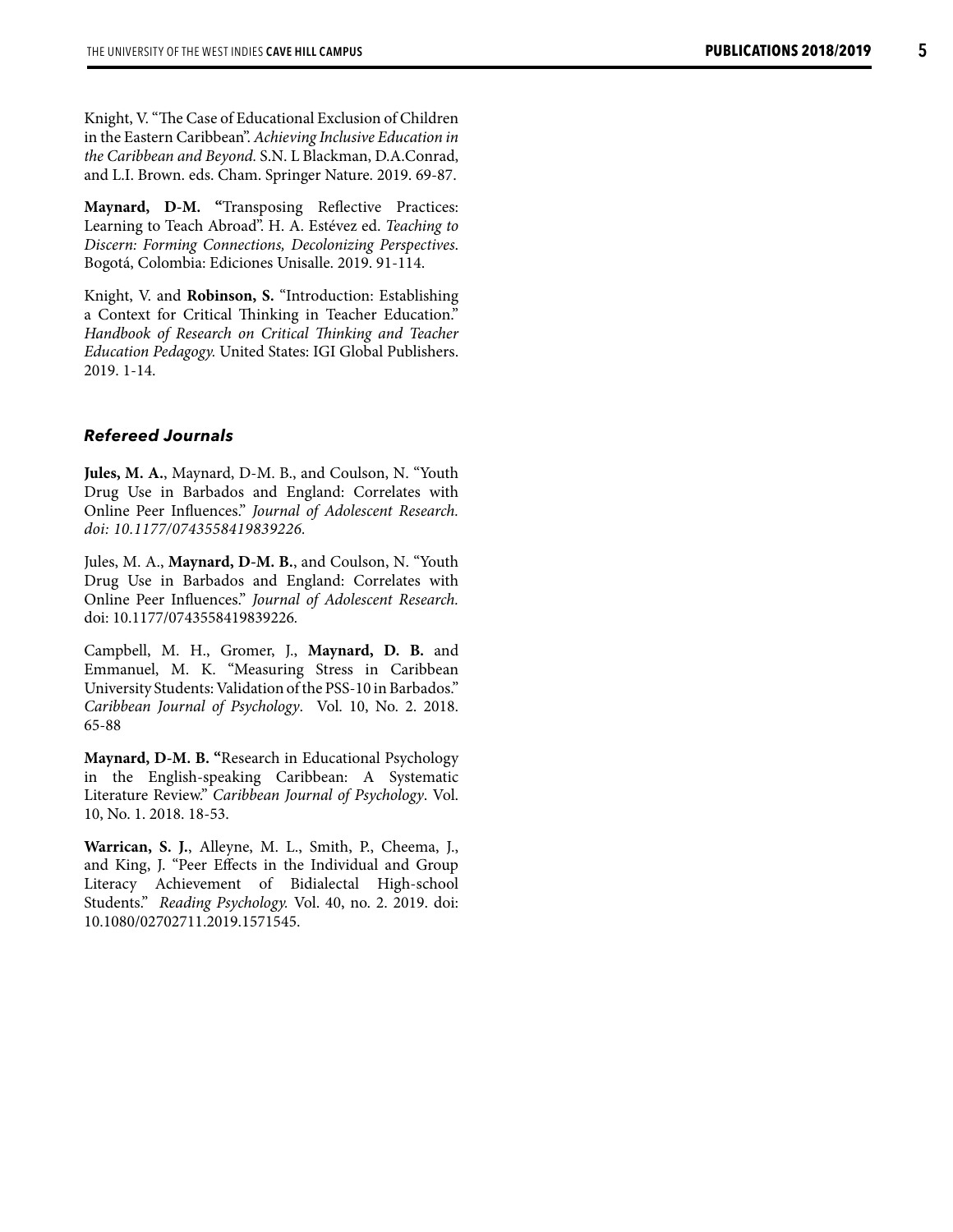### **FACULTY OF LAW**

#### *Peer Reviewed Books*

Kaczorowska-Ireland, Alina and **James**, **W. R. A.** *Commonwealth Caribbean Law and Procedure: The Referral Procedure Under Article 214 RTC in the Light of EU and International Law*. Routledge: London. doi: 10.4324/9780429322761.

**Kaczorowska-Ireland, A** and James, W. R. A. *Commonwealth Caribbean Law and Procedure: The Referral Procedure Under Article 214 RTC in the Light of EU and International Law*. Routledge: London. doi: 10.4324/9780429322761.

#### *Non-Peer Reviewed Edited Book*

**Matthews, J. Z.** and Amoah, J., eds. *Securing Equality for All in the Administration of Justice.* Faculty of Law, University of the West Indies: Mona, Jamaica. 2019.

#### *Non-Peer Reviewed Book*

**Walcott, L. A.** *Commonwealth Caribbean Insurance Law*. Routledge: New York. 2019.

#### *Peer Reviewed Book Chapter*

**Ostroukh, A.** "Exclusion and Inclusion of the French law on Neighboring Plots of Land in the Civil Codes of Francophone Switzerland, Louisiana, and Quebec: Reflections on the Relation between Law and Society." *Global Legal History: A Comparative Law Perspective.* J. C. Tate, J. R. de Lima Lopes and A. Botero-Bernal, eds. Routledge: London. 2018. 143-157.

#### *Non-Peer Reviewed Edited Book Chapters*

**Matthews, J. Z.** "De-Biased Judging: How Implicit Bias Can Affect Judicial Decision Making." *Securing Equality for All in the Administration of Justice.* Matthews, J. Z. and Amoah, J., eds. Faculty of Law, University of the West Indies: Mona, Jamaica. 2019.

**Matthews, J. Z.** and Amoah, J. "Reimagining Minister of Home Affairs v Fisher: Belonging and Personhood in the Anglophone Caribbean." *Securing Equality for All in the Administration of Justice.* Matthews, J. Z. and Amoah, J., eds. Faculty of Law, University of the West Indies: Mona, Jamaica. 2019.

#### *Peer Reviewed Journals*

**Kaczorowska-Ireland, A.** "What is the European Union Required to Protect under Article 4(2) TEU – the Uniqueness Approach." *European Public Law*. Vol. 25, no. 1. 2019. 57-82.

**Matthews, J. Z.** and Robinson, T. "Modern Vagrancy in the Anglophone Caribbean." *Caribbean Journal of Criminology, Special Issue on Crime, Gender and Sexuality*. Vol. 1, no. 4. 2019. 123-154.

**Yearwood, R.** and Stephen, J. 'Beyond the beach in the Caribbean: passporting as a device for a 'regional' sandbox'. *Journal of International Banking and Financial Law. April. 2019* 261-65.

#### *Non-Peer Reviewed Journals*

**Berry, D. S.** "Regional Integration in the Caribbean: CARICOM and the Caribbean Court of Justice." *European Yearbook of International Economic Law*. Vol. 9. 2018. 355- 380. doi: 10.1007/8165\_2018\_12.

**Berry, D. S.** "Barbados and Regional Legal Development – The Influence of the Case of Shanique Myrie v Barbados." *The Barbados Bench-Bar Journal*. 2018. 424-456.

#### *Peer Reviewed Report*

**Foster, N.,** Thow, A. M., Unwin, N., Alvarado, M. and Samuels T. A. "Regulatory measures to fight obesity in Small Island Developing States of the Caribbean and Pacific, 2015 – 2017." *Pan American Journal of Public Health*. Vol. 42. 2018. e191. doi: 10.26633/RPSP.2018.191.

#### *Non-Peer Reviewed Report*

**James, W. R. A.** and Govaard, L. D. "A Slow, but Significant Journey – Recent Developments in the Caribbean Region." *State-Sponsored Homophobia*. Lucas Ramon Mendos, eds. ILGA: Geneva. 2019. 112-113.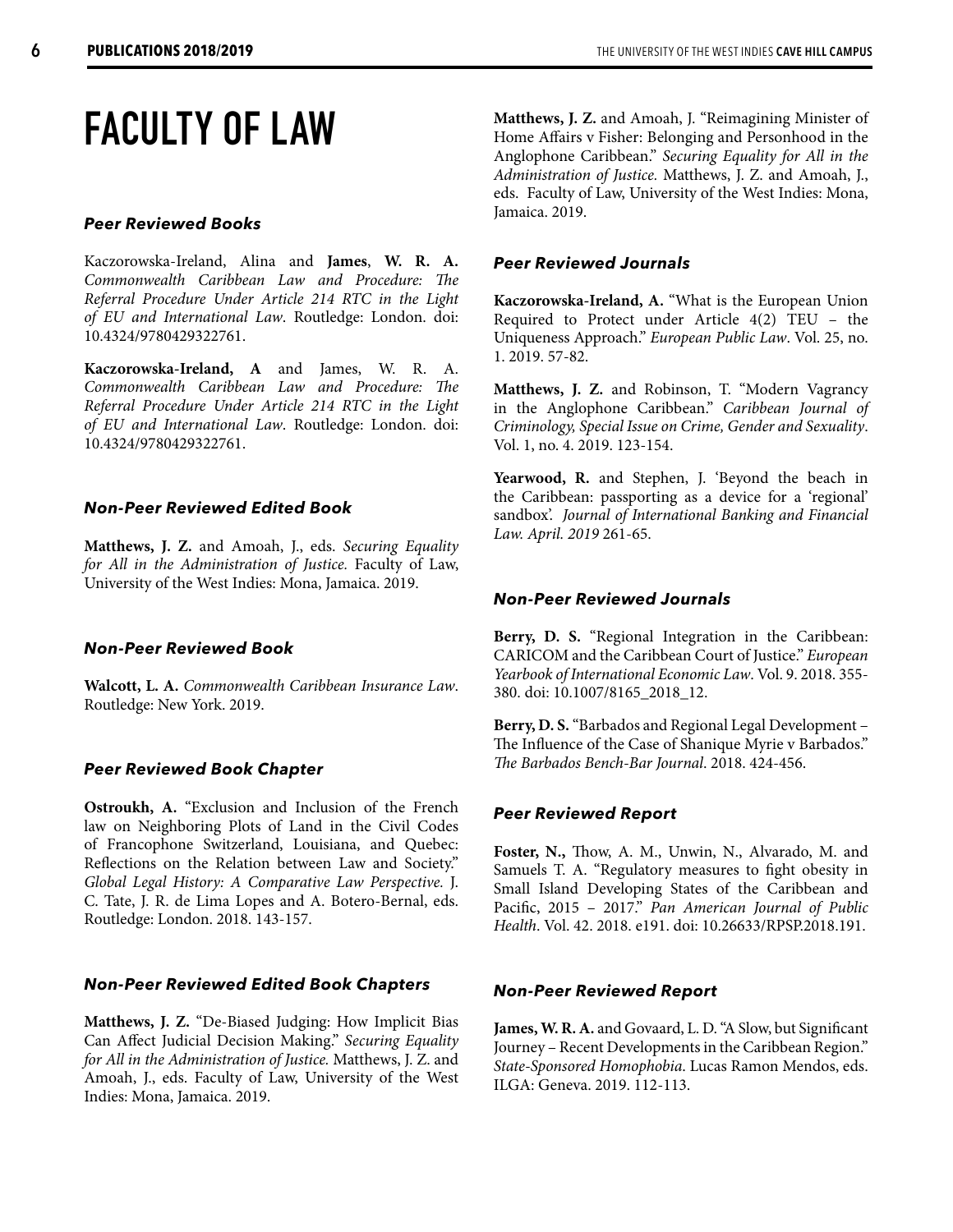#### *Popular Publications*

**Foster, N.** "What's Law Got to Do with It?" *Barbados Sunday Sun.* May 26, 2019.

Yearwood, R. "Creating and International Service Zone (in Barbados)." *Business Authority.* Barbados. 22 January, 2018. 15.

**Yearwood, R.** "Fintech pros and cons." *Business Authority*. Outside the Box. Barbados. 15 October, 2018. 18.

**Yearwood, R.** "Risk versus reward (of blockchain technology)". Outside the Box column. *Business Authority*. Barbados. 8 October, 2018. 18.

Yearwood, R. "Service Zones Worth Exploring". Outside the Box column. *Business Authority*. Barbados. 22 July, 2019. 16.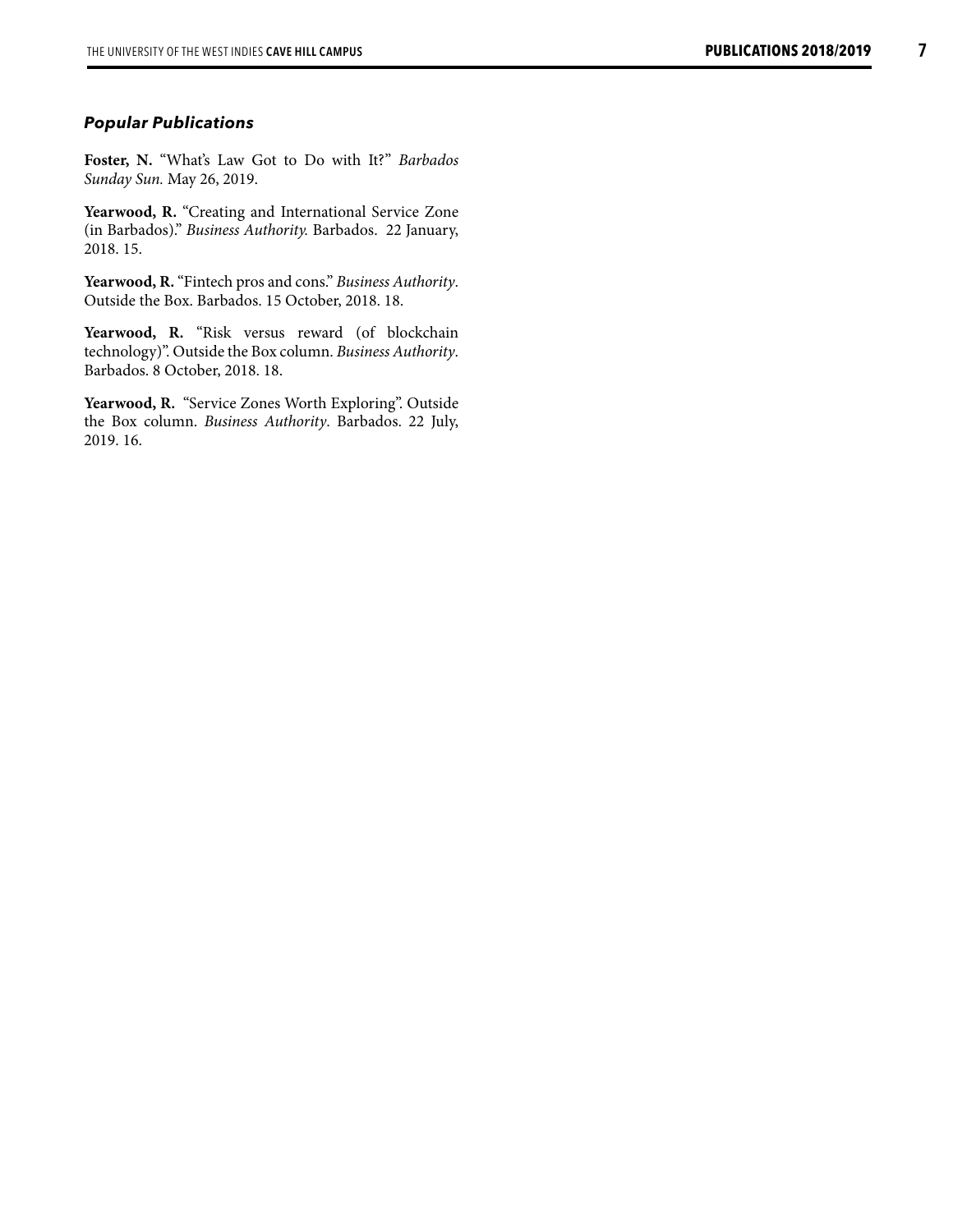# **FACULTY OF MEDICAL SCIENCES**

#### *Book Chapter*

**Majumder, M. A. A.**, et al. "Teaching and assessing critical thinking and clinical reasoning skills in undergraduate medical education: Issues and approaches." *Teacher Education Pedagogy and the Importance of Critical Thinking and Conceptualization*. Robinson, S. P. A. and Knight, V, eds. IGI Global: USA. 2019. 213-233.

#### *Refereed Journal Articles*

Majumder, M. A. A., Kumar, A., Krishnamurthy, K., Ojeh, N., **Adams, O. P.** and Sa, B. "An evaluative study of objective structured clinical examination (OSCE):<br>students and examiners perspectives." Advances in students and examiners perspectives." *Medical Education and Practice*. Vol. 10. 2019. 387-397. doi: 10.2147/AMEP.S197275.

Singh K., Ambadasu, B., Sa, B., **Adams, O. P.,** Majumder, M. A. A. "Teaching Anatomy using an Active and Engaging Learning Strategy." *BMC Medical Education*. Vol. 19, No. 149. 2019. doi: 10.1186/s12909-019-1590-2

Singh K., **Ambadasu, B.,** Sa, B., Adams, O. P., Majumder, M. A. A. "Teaching Anatomy using an Active and Engaging Learning Strategy." *BMC Medical Education*. Vol. 19, No. 149. 2019. doi: 10.1186/s12909-019-1590-2.

**Campbell, M. H.** and Emmanuel, M. K. "A needs assessment of households in St Croix in the aftermath of Hurricanes Irma and Maria [abstract]." *West Indian Medical Journal*. Vol. 68, Supplement 1. 2019. 49.

D'Souza, D.C., Ganesh, S., Cortes, J., **Campbell, M. H.** and Emmanuel, M. K. "Characterizing psychosis-relevant behaviour and cognition in a unique population with isolated, chronic, and very heavy cannabis exposure." *Psychological Medicine*. Published online, October, 2019. doi: 10.1017/S0033291719002721.

**Campbell, M. H.,** Gromer, J., Maynard, D. B. and Emmanuel, M. K. "Measuring Stress in Caribbean University Students: Validation of the PSS-10 in Barbados." *Caribbean Journal of Psychology*. Vol. 10, No. 2. 2018. 65- 88.

Griffith, A. and **Cohall, D**. "Old Herb, "New" Purpose: A Preliminary Analysis of Marijuana as a Medicine in Barbados." *West Indian Medical Journal*. Vol. 68, No. 1. 2019. doi: 10.7727wimj.2018.136.

Skeete, J., **Connell, K.,** Ordunez, P and DiPette, D. J. "The American College of Cardiology/American Heart Association 2017 hypertension guideline: Implications for incorporation in Latin America, the Caribbean, and other resource limited settings." Journal of Clinical Hypertension. Vol. 20, No. 9. 2018. 1342-1349. doi: 10.1111/jch.13343.

Campbell, M. H. and **Emmanuel, M. K.** "A needs assessment of households in St Croix in the aftermath of Hurricanes Irma and Maria [abstract]." *West Indian Medical Journal*. Vol. 68, Supplement 1. 2019. 49.

D'Souza, D.C., Ganesh, S., Cortes, J., Campbell, M. H. and **Emmanuel, M. K.** "Characterizing psychosis-relevant behaviour and cognition in a unique population with isolated, chronic, and very heavy cannabis exposure." *Psychological Medicine*. Published online, October, 2019. doi: 10.1017/S0033291719002721.

Campbell, M. H., Gromer, J., Maynard, D. B. and **Emmanuel, M. K**. "Measuring Stress in Caribbean University Students: Validation of the PSS-10 in Barbados." *Caribbean Journal of Psychology*. Vol. 10, No. 2. 2018. 65- 88.

Majumder, M. A. A., **Kumar, A.**, Krishnamurthy, K., Ojeh, N., Adams, O. P. and Sa, B. "An evaluative study of objective structured clinical examination (OSCE): students and examiners perspectives." *Advances in Medical Education and Practice*. Vol. 10. 2019. 387-397. doi: 10.2147/AMEP. S197275.

Lowe, W. L. Jr., Lowe, L. P., Kuang, A., Catalano, P. M., Nodzenski, M., Talbot, O., Tam, W. H., Sacks, D. A., McCance, D., Linder, B., Lebenthal, Y., Lawrence, J. M., **Lashley, M.**, et al; HAPO Follow-up Study Cooperative Research Group. "Maternal glucose levels during pregnancy and childhood adiposity in the Hyperglycemia and Adverse Pregnancy Outcome Follow-up Study." *Diabetologia*. Vol. 62, No. 4. 2019. 598-610. doi: 10.1007/ s00125-018-4809-6.

Lowe, W. L. Jr, Scholtens, D. M., Lowe, L. P., Kuang, A., Nodzenski, M., Talbot, O., Catalano, P. M., Linder, B., Brickman, W. J., Clayton, P., Deerochanawong, C., Hamilton, J., Josefson, J. L., **Lashley, M.,** et al; HAPO Followup Study Cooperative Research Group. "Association of Gestational Diabetes with Maternal Disorders of Glucose Metabolism and Childhood Adiposity." *Journal of the American Medical Association.*  Vol. 320, No. 10. 2018. 1005-1016. doi: 10.1001/jama.2018.11628.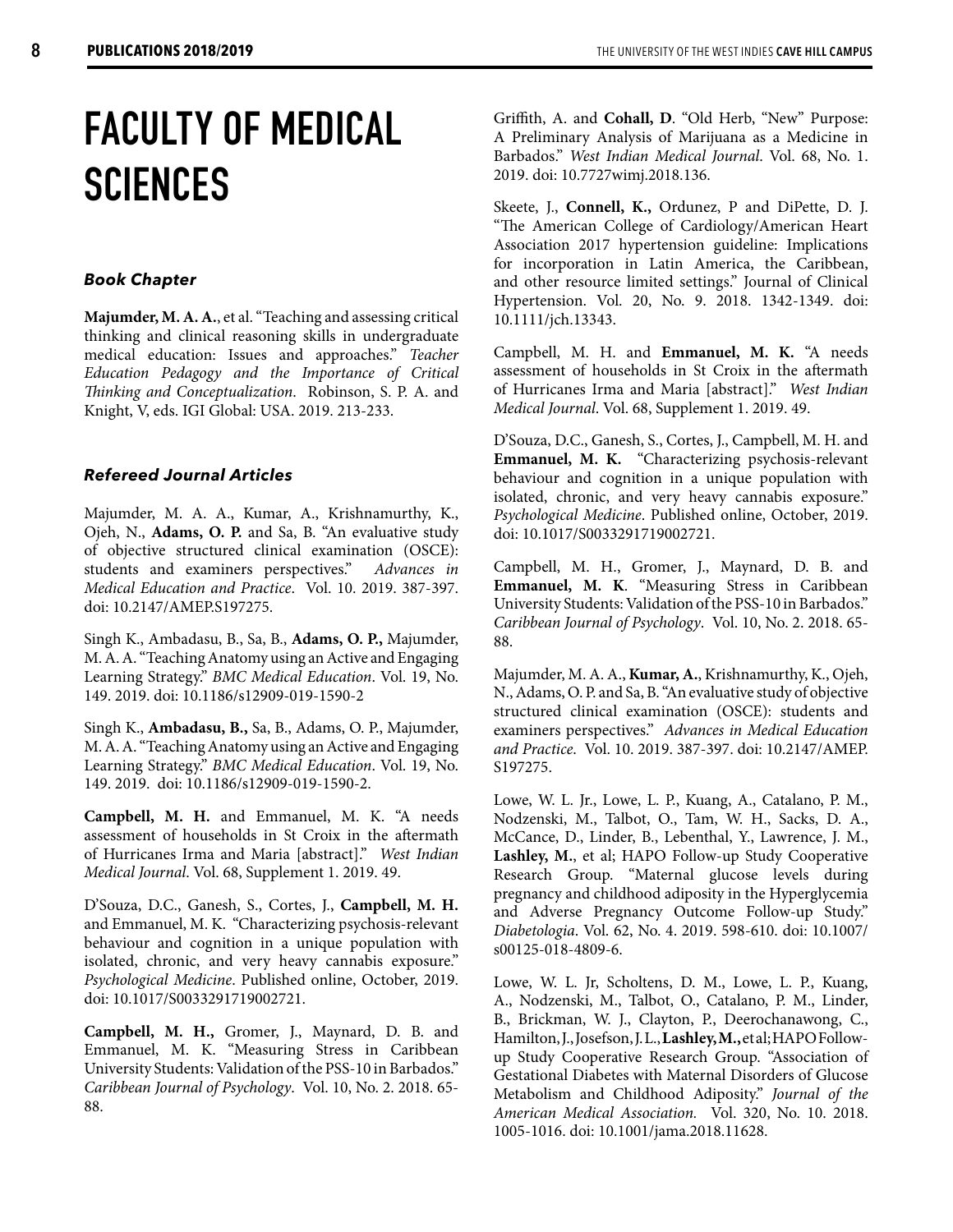**Majumder, M. A. A.**, Kumar, A., Krishnamurthy, K., Ojeh, N., Adams, O. P. and Sa, B. "An evaluative study of objective structured clinical examination (OSCE): students and examiners perspectives." *Advances in Medical Education and Practice*. Vol. 10. 2019. 387-397. doi: 10.2147/AMEP. S197275.

Bakar M.A., McKimm, J., Haque, S. Z., **Majumder, M. A. A.,** and Haque, M. "Chronic Tonsillitis and Biofilm: A Brief Overview Regarding Treatment Modalities." *Journal of Inflammation Research*. Vol. 11. 2018. 329-337. doi: 10.2147/JIR.S162486.

Percival T., Edwards, J., Barclay, S., Sa, B. and **Majumder, M. A. A.** "Early Childhood Caries in 3 to 5-year-old children in Trinidad and Tobago." *Dentistry Journal*. Vol. 7, no. 1. 2019. doi: 10.3390/dj7010016.

Haque M., Sa, B., Islam, M. Z. Othman, N.S.A.B. Lutfi, S.N.N.B., Kibria, G.M., Gnanou, J. V., Salam, A., **Majumder, M. A. A**. "Empathy among Undergraduate Medical Students: A Cross-Sectional Study in One Malaysian Public Medical School." Annals of African Medicine. Vol. 17, No. 4. 183 -188.

Ahmed S. M. M., Hasan, M. N., Kabir, R., Arafat, S. Y. M., Rahman, S., Haque, M. and **Majumder, M. A. A.** "Perceptions of medical students regarding communitybased teaching experiences: An observation from Bangladesh". *Rural Remote Health*. Vol. 19, no. 3. 2019. 4614. doi: 10.22605/rrh4614.

Haque M., Rahman, N. A. A., McKimm, J., Kibria, G. M., **Majumder, M. A. A**. et al "Self-medication of antibiotics: investigating practice among university students at the Malaysian National Defence University." *Infection and Drug Resistance*. Vol. 12. 2019. 1333-1351. doi: 10.2147/ IDR.S203364.

Singh K., Ambadasu, B**.,** Sa, B., Adams, O. P., **Majumder, M. A. A.** "Teaching Anatomy using an Active and Engaging Learning Strategy." *BMC Medical Education*. Vol. 19, No. 149. 2019. doi: 10.1186/s12909-019-1590-2.

Sa, B., N. Ojeh, N., **Majumder, M. A. A.,** Nunes, P., Williams, S., Rao, S. R. Youssef, F. F. "The Relationship Between Self-Esteem, Emotional Intelligence, and Empathy Among Students from Six Health Professional Programs." *Teaching and Learning in Medicine*. Vol. 31, No. 5. 2019. 1-8.

Sa B., Ezenwaka, C., Singh, K., Vuma, S. and **Majumder, M. A. A.** "Tutor assessment of PBL process: does tutor variability affect objectivity and reliability?" *BMC Medical Education*. Vol. 19, No. 76. 2019.

Bassaw, B., Fletcher, H., Rattray, C., **McIntyre, G.**, Sarkharkar, V., Sankat, S., Sirjusingh, A. and Chinnia, J. "Screening for Gestational Diabetes mellitus: A Caribbean Perspective." *Journal of Obstetrics and Gynaecology*. Vol. 38, No. 8. 2018. 1035-1038. doi:10.1080/01443615.2018.1 467389.

Majumder, M. A. A., Kumar, A., Krishnamurthy, K., **Ojeh, N.**, Adams, O. P. and Sa, B. "An evaluative study of objective structured clinical examination (OSCE): students and examiners perspectives." *Advances in Medical Education and Practice*. Vol. 10. 2019. 387-397. doi: 10.2147/AMEP. S197275.

Sa, B., N. **Ojeh, N.**, Majumder, M. A. A., Nunes, P., Williams, S., Rao, S. R. Youssef, F. F. "The Relationship Between Self-Esteem, Emotional Intelligence, and Empathy Among Students from Six Health Professional Programs." *Teaching and Learning in Medicine*. Vol. 31, No. 5. 2019. 1-8.

**Singh K.,** Ambadasu, B., Sa, B., **Adams, O. P.,** Majumder, M. A. A. "Teaching Anatomy using an Active and Engaging Learning Strategy." *BMC Medical Education*. Vol. 19, No. 149. 2019. doi: 10.1186/s12909-019-1590-2.

Sa B., Ezenwaka, C., **Singh, K.,** Vuma, S. and Majumder, M. A. A**.** "Tutor assessment of PBL process: does tutor variability affect objectivity and reliability?" *BMC Medical Education*. Vol. 19, No. 76. 2019.

#### *Other Publications*

**Best D**. "Obesity and fertility: a timely update." *BAMP Bulletin.* No 196. December/January. 2019.

**Connell, K.** "New US Hypertension Guidelines - Do we need to walk before we sprint?" *BAMP Bulletin*. No. 194. March/April. 2018.

**Connell, K.** "Bridgetown Protocols Protecting Global Hearts". *BAMP Bulletin*. No. 195. September/October. 2018.

**Singh, K.**, Bharatha, A., Sa, B., Adams, O. P. and **Majumder, M. A. A.** "Teaching Anatomy in an Active and Fun Learning Environment". *Poster presented at FMS Research Day UWI Cave Hill Campus.* Barbados, 15th November 2018.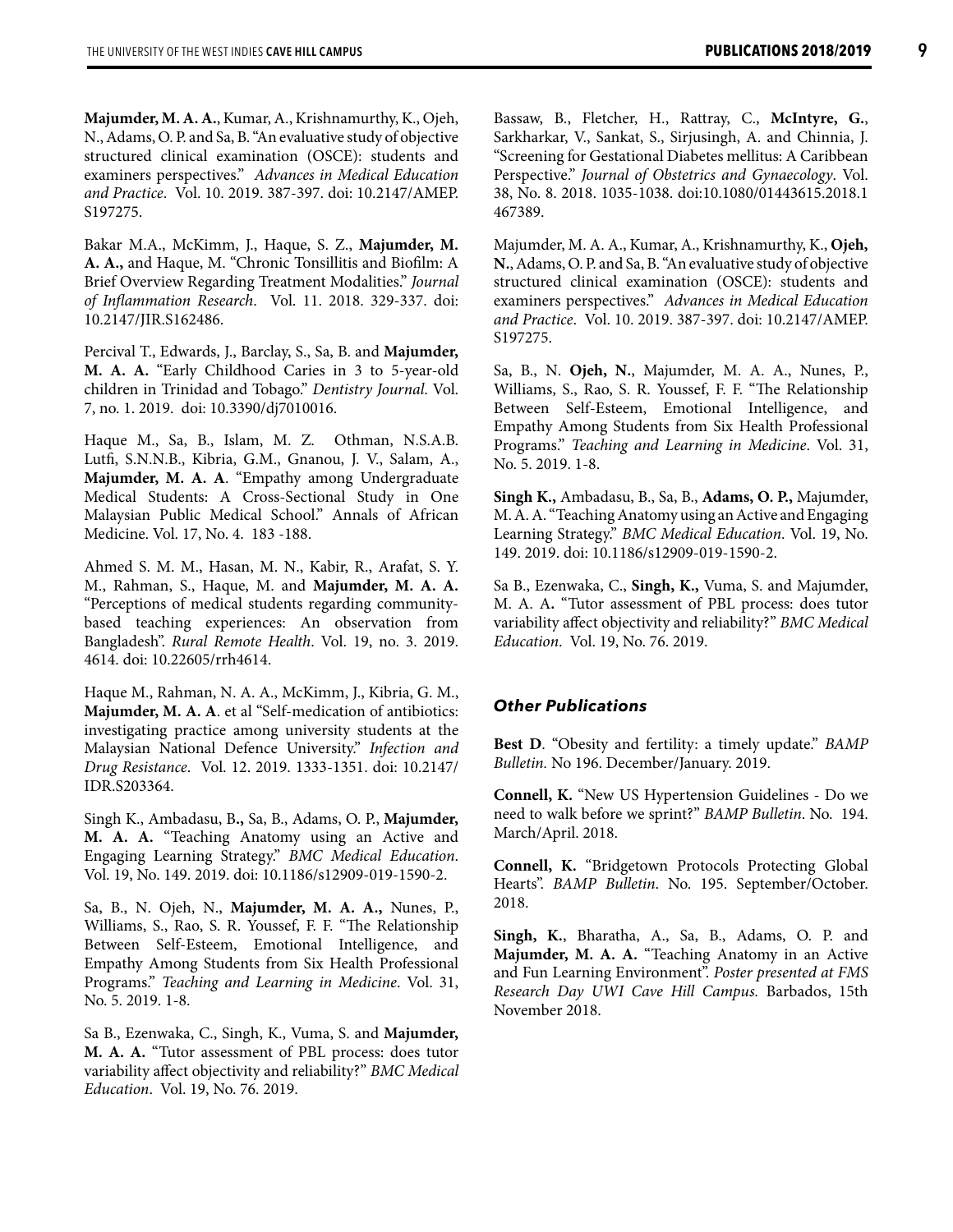#### **GEORGE ALLEYNE CHRONIC DISEASE RESEARCH CENTRE (GA-CDRC)**

#### *Book Chapter*

**Samuels, T. A.** "UHC in small island developing states." *Health - A Political Choice. Delivering Universal Health Coverage 2030*. M. Koch, ed. Gt Media: United Kingdom. 2019. 76-77.

#### *Refereed Journal Articles*

Lane, J. M., Jones, S. E., Dashti, H. S., Wood, A. R., Aragam K. G., van Hees, V. T., **Anderson, S. G.** et al. "Biological and clinical insights from genetics of insomnia symptoms". *Nature Genetics*. Vol. 51, No. 3. 2019. 387-393. doi: 10.1038/s41588-019-0361-7.

Stedman, M., Lunt, M., Livingston, M., Fryer, A., Moreno, G., **Anderson, S.,** Gadsby, R. and Heald A. "Demographic factor clustering at a GP practice level in England and its relation to glycaemic outcomes: What we can learn from this." *International Journal Clinical Practice*. Vol. 73, No. 5. 2019. e13303. doi: 10.1111/ijcp.13303.

**Anderson S. G.,** Shoaib, A., Myint, P. K., Cleland, J. G., Hardman, S. M., McDonagh, T. A., et al. "Does rhythm matter in acute heart failure? An insight from the British Society for Heart Failure National Audit." *Clinical Research in Cardiology*. April 8, 2019. No. 108. 1276–1286 doi: 10.1007/s00392-019-01463-5.

Dashti, H. S., Jones, S. E., Wood, A. R., Lane, J. M., van Hees, V. T., Wang, H. M., **Anderson, S. G.,** et al. "Genome-wide association study identifies genetic loci for self-reported habitual sleep duration supported by accelerometerderived estimates." *Nature Communications*. Vol. 10, no. 1. Article no. 1100. 2019. doi: 10.1038/s41467-019-08917-4.

Blackman, D. J., Saraf, S., MacCarthy, P. A., Myat, A., **Anderson, S. G.**, Malkin, C. J., et al. "Long-Term Durability of Transcatheter Aortic Valve Prostheses". *Journal of the American College of Cardiology*. Vol. 73, No. 5. 2019. 537-545. doi: 10.1016/j.jacc.2018.10.078.

Malipatil, N., Fachim, H. A., Geary, B., Siddals, K., Porter, N., **Anderson, S. G.**, Whetton, A., et al. "Sequential window acquisition of all theoretical fragment ion spectra mass spectrometry identifies a cluster of circulating proteins that predict future weight loss with a diet and exercise programme." *Journal of Clinical Medicine*. Vol. 8, No. 2. 2019. 41-51. doi: 10.3390/jcm8020141.

Guariguata, L., **Brown, C.,** Sobers, N., Hambleton, I., Samuels, T. A., and Unwin, N. "An updated systematic review and meta-analysis on the social determinants of diabetes and related risk factors in the Caribbean." *Pan American Journal of Public Health*. Vol. 42. e171. 2018. doi: 10.26633/RPSP.2018.171.

Bartholomew, L., Bishop, L., **Brown, C. R.,** Murphy, M. M. and Samuels, T. A. "Caribbean Wellness Day promoting a region-wide day of action." *Pan American Journal of Public Health*. Vol. 42. e105. doi: 10.26633/RPSP. 2018.105.

Haynes, E., **Brown, C. R.,** Wou, C., Vogliano, C., Guell, C, Unwin, N. and the Community Food and Health Project. "Health and other impacts of community food production in Small Island Developing States: a systematic scoping review." Pan American Journal of Public Health. Vol. 42. 2018. e176. https://doi.org/10.26633/RPSP.2018.176.

Lowe, W. L. Jr., Scholtens, D. M., Kuang, A., Linder, B., Lawrence, J. M., Lebenthal, Y., McCance, D., Hamilton, J., Nodzenski, M., Talbot, O., Brickman, W. J., Clayton, P., Ma, R. C., Tam, W. H., Dyer, A. R., Catalano, P. M., Lowe, L. P., Metzger, B. E.; HAPO Follow-up Study Cooperative Research Group (**Greenidge, A.,** member of group). "Hyperglycemia and Adverse Pregnancy Outcome Followup Study (HAPO FUS): Maternal Gestational Diabetes Mellitus and Childhood Glucose Metabolism". *Diabetes Care*. Vol. 42, No. 3. 2019. 372-380. doi.org/10.2337/dc18- 1646.

Bynoe, K., Unwin, N., Taylor C., Murphy, M. M., Bartholomew, L., **Greenidge, A.**, Abed M., Jeyaseelan, S., Cobelli, C., Dalla Man, C., and Taylor R. "Inducing remission of Type 2 diabetes in the Caribbean: findings from a mixed methods feasibility study of a low-calorie liquid diet-based intervention in Barbados." *Diabetic Medicine*. July 31, 2019. doi: 10.1111/dme.14096.

Guariguata, L., Brown, C., Sobers, N., **Hambleton, I.,** Samuels, T. A., and Unwin, N. "An updated systematic review and meta-analysis on the social determinants of diabetes and related risk factors in the Caribbean." *Pan American Journal of Public Health*. Vol. 42. e171. 2018. doi: 10.26633/RPSP.2018.171.

Sobers, N., Rose, A. M. C., Samuels, T. A., Critchley, J., Abed, M., **Hambleton, I.,** Harvey, A., and Unwin, N. "Are there gender differences in acute management and secondary prevention of acute coronary syndromes in Barbados? A cohort study." *BMJ Open*. Vol. 9, No. 1. 2019. e025977. doi: 10.1136/bmjopen-2018-025977.

Alvarado, M., Unwin, N., Sharp, S. J., **Hambleton, I.,** Murphy M. M., Samuels, T. A., Suhrcke, M., and Adams, J. "Assessing the impact of the Barbados sugar-sweetened beverage tax on beverage sales: an observational study." International Journal of Behavioral Nutrition and Physical Activity. Vol. 30, 16 No. 1. Article No. 13. 2019. doi: 10.1186/s12966-019-0776-7.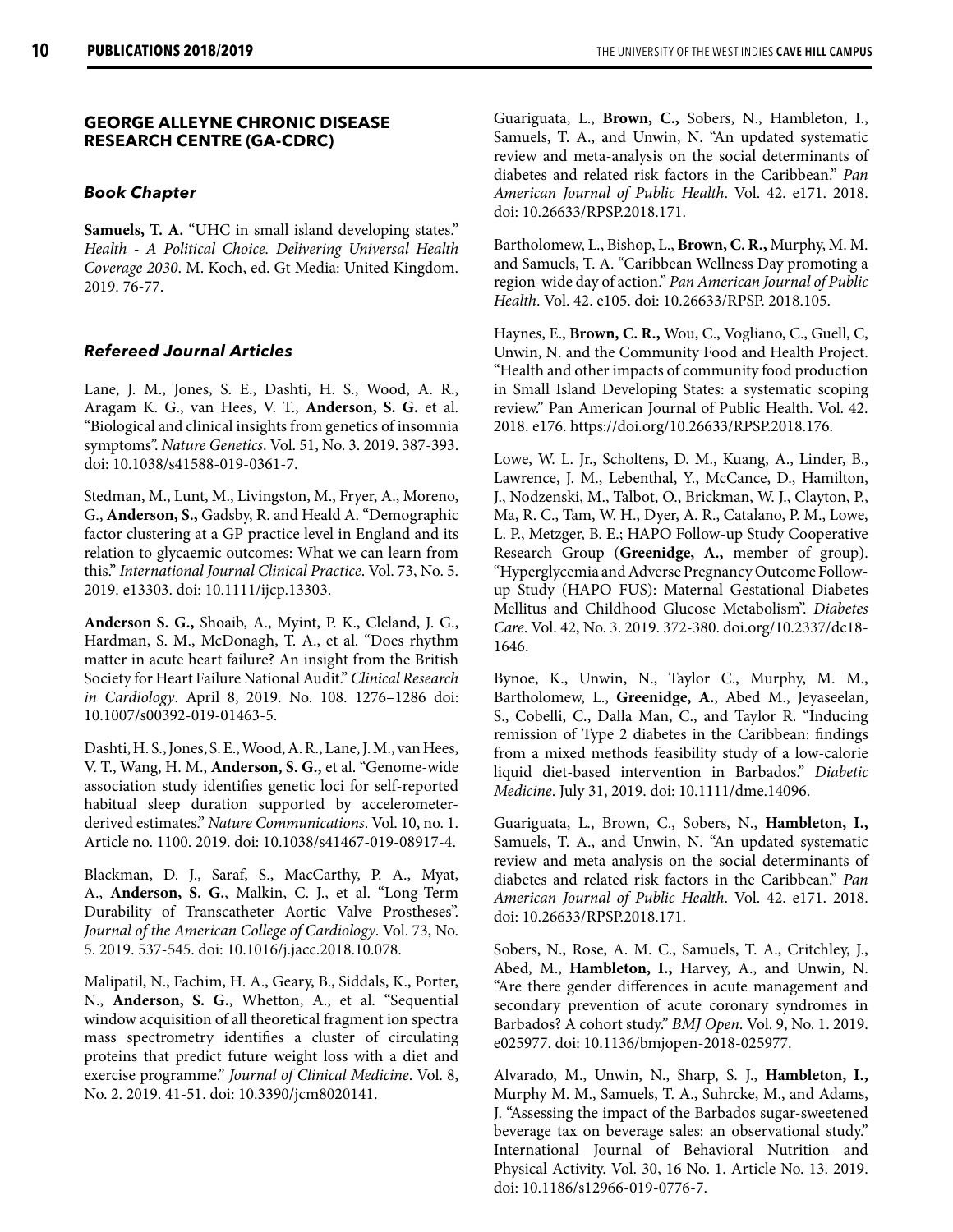Razavi, A., **Hambleton, I.,** Samuels, T. A., Sobers, N., Unwin, N. "Premature mortality from cardiovascular disease and diabetes in the Caribbean and associations with health care expenditure, 2001 - 2011." *Pan American Journal of Public Health*. Vol. 42. e179. 2018. doi: 10.26633/ RPSP.2018.179.

NCD Risk Factor Collaboration (NCD-RisC). (**Hambleton, I.** Consortium Member and Writing Committee). "Rising rural body-mass index is the main driver of the global obesity epidemic in adults." *Nature*. Vol. 569, No. 7755. 2019. 260-264. doi: 10.1038/s41586- 019-1171-x.

Harris, R. M., Rose, A. M. C., **Hambleton, I. R.,** Howitt, C., Forouhi, N. G., Hennis, A. J. M., Samuels, T. A. and Unwin, N. "Sodium and potassium excretion in an adult Caribbean population of African descent with a high burden of cardiovascular disease." *BMC Public Health*. Vol. 18, No. 1. Article no. 998. doi: 10.1186/s12889-018- 5694-0.

Adams, P., Herbert, J. R., **Howitt, C.** and Unwin, N. "The prevalence of peripheral neuropathy severe enough to cause a loss of protective sensation in a population-based sample of people with known and newly detected diabetes in Barbados: a cross-sectional study." *Diabetic Medicine*. May 15, 2019. doi: 10.1111/dme.13989.

Harris, R. M., Rose, A. M. C., Hambleton, I. R., **Howitt, C.,** Forouhi, N. G., Hennis, A. J. M., Samuels, T. A. and Unwin, N. "Sodium and potassium excretion in an adult Caribbean population of African descent with a high burden of cardiovascular disease." *BMC Public Health*. Vol. 18, No. 1. Article no. 998. doi: 10.1186/s12889-018- 5694-0.

Sobers, N. P., Unwin, N., **Samuels, T. A.,** Capewell, S., O'Flaherty, M., Critchley, J. A. "Adverse risk factor trends limit gains in coronary heart disease mortality in Barbados: 1990-2012." *PLoS One*. Vol. 14, No. 4. e0215392. doi:10.1371/journal.pone.0215392.

Guariguata, L., Brown, C., Sobers, N., Hambleton, I., **Samuels, T. A.**, and Unwin, N. "An updated systematic review and meta-analysis on the social determinants of diabetes and related risk factors in the Caribbean." *Pan American Journal of Public Health*. Vol. 42. e171. 2018. doi: 10.26633/RPSP.2018.171.

Sobers, N., Rose, A. M. C., **Samuels, T. A.,** Critchley, J., Abed, M., Hambleton, I., Harvey, A., and Unwin, N. "Are there gender differences in acute management and secondary prevention of acute coronary syndromes in Barbados? A cohort study." *BMJ Open*. Vol. 9, No. 1. 2019. e025977. doi: 10.1136/bmjopen-2018-025977.

Alvarado, M., Unwin, N., Sharp, S. J., Hambleton, I., Murphy M. M., **Samuels, T. A.**, Suhrcke, M., and Adams, J. "Assessing the impact of the Barbados sugar-sweetened beverage tax on beverage sales: an observational study." International Journal of Behavioral Nutrition and Physical Activity. Vol. 30, 16 No. 1. Article No. 13. 2019. doi: 10.1186/s12966-019-0776-7.

Bartholomew, L., Bishop, L., Brown, C. R., Murphy, M. M. and **Samuels, T. A.** "Caribbean Wellness Day promoting a region-wide day of action." *Pan American Journal of Public Health*. Vol. 42. e105. doi: 10.26633/RPSP. 2018.105.

Greaves, N. S., Tull, J., Hassell T. and **Samuels, T. A.** "Communication strategy to disseminate the results of the evaluation of the Port-of-Spain Declaration (POSDEVAL) across multiple audiences in the Caribbean." *Pan American Journal of Public Health*. Vol. 42. 2018. e186. doi: 10.26633/ RPSP.2018.186

Sobers, N. P. and **Samuels, T. A**. "Diet and childhood obesity in small island developing states." *The Lancet Child & Adolescent Health*. Vol. 3, No. 7. 2019. 445-447.

Murphy, M. M., Unwin, N., **Samuels, T. A.**, Hassell, T. A., Bishop, L and Guell, C. "Evaluating policy responses to noncommunicable diseases in seven Caribbean countries: challenges to addressing unhealthy diets and physical inactivity." *Pan American Journal of Public Health*. Vol. 42. 2018. e174. doi: 10.26633/RPSP.2018.174.

Razavi, A., Hambleton, I., **Samuels, T. A.,** Sobers, N., Unwin, N. "Premature mortality from cardiovascular disease and diabetes in the Caribbean and associations with health care expenditure, 2001 - 2011." *Pan American Journal of Public Health*. Vol. 42. e179. 2018. doi: 10.26633/ RPSP.2018.179.

Foster, N., Thow, A. M., Unwin, N., Alvarado, M. and **Samuels T. A.** "Regulatory measures to fight obesity in Small Island Developing States of the Caribbean and Pacific, 2015 – 2017." *Pan American Journal of Public Health*. Vol. 42. 2018. e191. doi: 10.26633/RPSP.2018.191.

Harris, R. M., Rose, A. M. C., Hambleton, I. R., Howitt, C., Forouhi, N. G., Hennis, A. J. M., **Samuels, T. A.** and Unwin, N. "Sodium and potassium excretion in an adult Caribbean population of African descent with a high burden of cardiovascular disease." *BMC Public Health*. Vol. 18, No. 1. Article no. 998. doi: 10.1186/s12889-018- 5694-0.

**Samuels, T. A.,** Unwin, N. "The 2007 Caribbean Community Port-of-Spain Declaration on noncommunicable diseases: an overview of a multidisciplinary evaluation." *Pan American Journal of Public Health.* Vol. 42: e193. doi: 10.26633/RPSP.2018.193.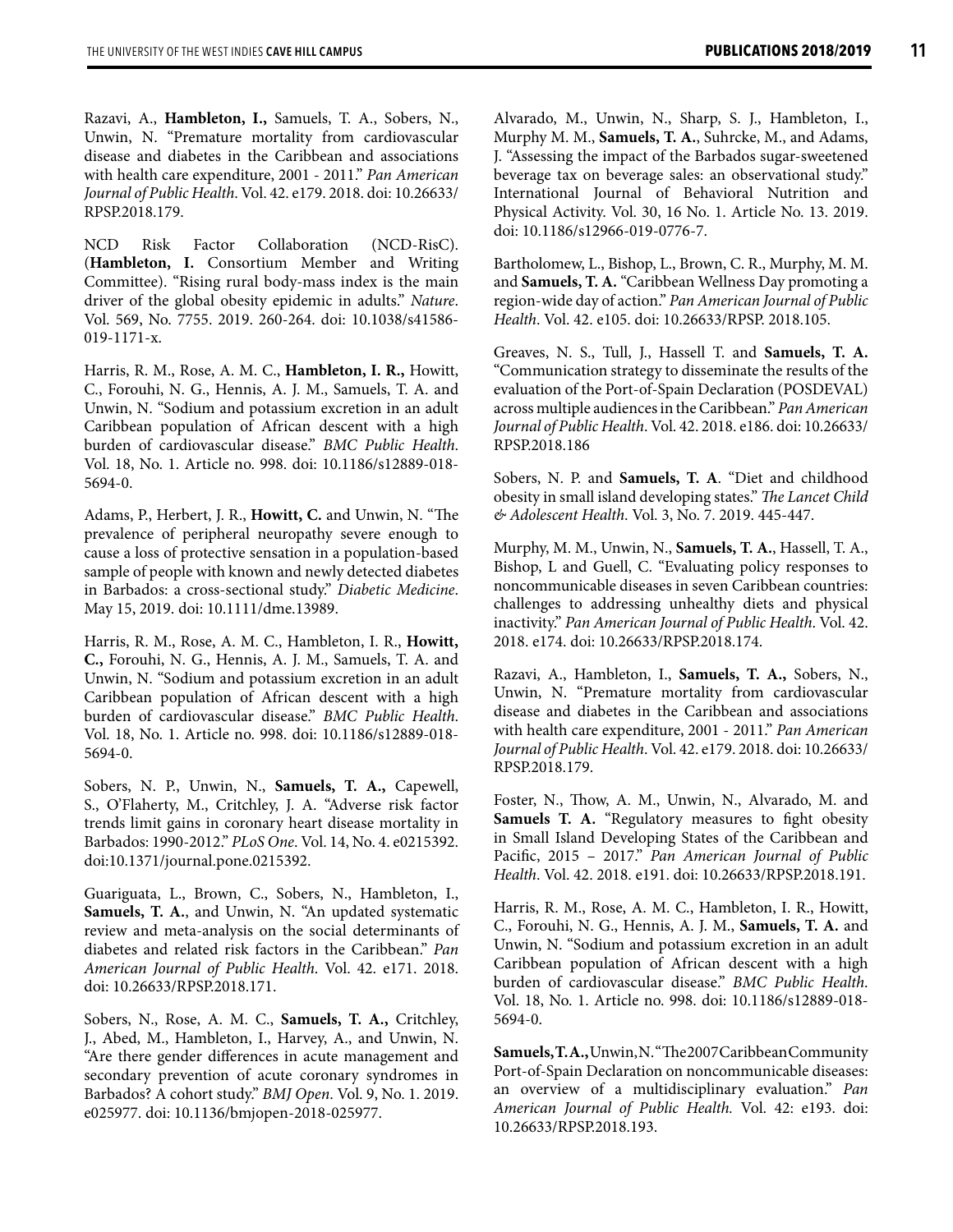**Samuels, T. A.,** Murphy, M. M. and Unwin, N. "Validating the self-reported annual monitoring grid for the 2007 Caribbean Community Declaration of Portof-Spain on noncommunicable diseases." *Pan American Journal of Public Health*. Vol. 42: e189. 2018. https://doi. org/10.26633/RPSP.2018.189.

**Sobers, N. P.,** Unwin, N., Samuels, T. A., Capewell, S., O'Flaherty, M., Critchley, J. A. "Adverse risk factor trends limit gains in coronary heart disease mortality in Barbados: 1990-2012." *PLoS One*. Vol. 14, No. 4. e0215392. doi:10.1371/journal.pone.0215392.

Guariguata, L., Brown, C., **Sobers, N.,** Hambleton, I., Samuels, T. A., and Unwin, N. "An updated systematic review and meta-analysis on the social determinants of diabetes and related risk factors in the Caribbean." *Pan American Journal of Public Health*. Vol. 42. e171. 2018. doi: 10.26633/RPSP.2018.171.

**Sobers, N. P.** and Samuels, T. A. "Diet and childhood obesity in small island developing states." *The Lancet Child & Adolescent Health*. Vol. 3, No. 7. 2019. 445-447.

Razavi, A., Hambleton, I., Samuels, T. A., **Sobers, N.,** Unwin, N. "Premature mortality from cardiovascular disease and diabetes in the Caribbean and associations with health care expenditure, 2001 - 2011." *Pan American Journal of Public Health*. Vol. 42. e179. 2018. doi: 10.26633/ RPSP.2018.179.

#### *Technical Report*

Maharaj, R. and **Anderson, S. G.** *Lead Paper on the Harmful Use of Alcohol*. Presented to the Working Groups for COHSOD-COTED meeting of CARICOM. July, 2019.

#### *Abstracts and Posters*

Sobers, N. P., **Forde, S.,** Jeyaseelan, S. M. and Hambleton I. "Evaluating dissemination activities designed to bridge the gap between research and practice". *West Indian Medical Journal*. Vol 68, Supplement 1. 2018. 12.

Quimby, K., George, C., **Hambleton, I.,** Olivier, P. and Unwin, N. "3461 A community-based, low calorie dietary intervention for the prevention and remission of type 2 diabetes mellitus." *Journal of Clinical and Translational Science*. Vol. 3, No. s1. 2019. 137.

Quimby, K. R., Jordan, T., George, C., Sobers, N. and **Hambleton, I**. "Assessing the readiness and suitability of faith-based organisations as sites for the Barbados Diabetes Remission Study 2 - A community-based diabetes remission intervention." *West Indian Medical Journal.* Vol. 68, Suppl. 1. 14.

Sobers, N. P., Forde, S., Jeyaseelan, S. M. and **Hambleton I**. "Evaluating dissemination activities designed to bridge the gap between research and practice". *West Indian Medical Journal*. Vol 68, Supplement 1. 2019. 12.

**Quimby, K.,** Sobers, N., Greaves, N. and Samuels, A. "3073 Development and implementation of a faith-based community Health Advocate training programme for type-2 diabetes remission: A model for community-based non-communicable disease control." *Journal of Clinical and Translational Science*. Vol. 3, No. s1. 2019. 143.

**Quimby, K.,** George, C., Hambleton, I., Olivier, P. and Unwin, N. "3461 A community-based, low calorie dietary intervention for the prevention and remission of type 2 diabetes mellitus." *Journal of Clinical and Translational Science*. Vol. 3, No. s1. 2019. 137.

**Quimby, K. R.,** Jordan, T., George, C., Sobers, N. and Hambleton, I. "Assessing the readiness and suitability of faith-based organisations as sites for the Barbados Diabetes Remission Study 2 - A community-based diabetes remission intervention." *West Indian Medical Journal* Vol. 68, Suppl. 1. 14.

Quimby, K., Sobers, N., Greaves, N. and **Samuels, A**. "3073 Development and implementation of a faith-based community Health Advocate training programme for type-2 diabetes remission: A model for community-based non-communicable disease control." *Journal of Clinical and Translational Science*. Vol. 3, No. s1. 2019. 143.

Quimby, K. R., Jordan, T., George, C., **Sobers, N.** and Hambleton, I. "Assessing the readiness and suitability of faith-based organisations as sites for the Barbados Diabetes Remission Study 2 - A community-based diabetes remission intervention." *West Indian Medical Journal.* Vol. 68, Suppl. 1. 14.

**Sobers, N. P.,** Forde, S., Jeyaseelan, S. M. and Hambleton I. "Evaluating dissemination activities designed to bridge the gap between research and practice". *West Indian Medical Journal*. Vol 68, Supplement 1. 2018. 12.

**Sobers, N. P.,** Bishop, L. and Murphy, M. M. "Exploring implementation planning and process of school nutrition policies in the Caribbean island of Barbados: A qualitative policy analysis." *West Indian Medical Journal*. Vol 68, Supplement 1. 2018. 14.

Greaves, N. S., **Sobers, N.,** Arthur-Phillips, E. and Harewood, H. "Understanding the drivers of childhood: Important preliminary findings of qualitative inquiry into the socioecological factors influencing childhood obesogenic environments in the island of Barbados." *West Indian Medical Journal.* Vol. 68, Supplement 1. 11.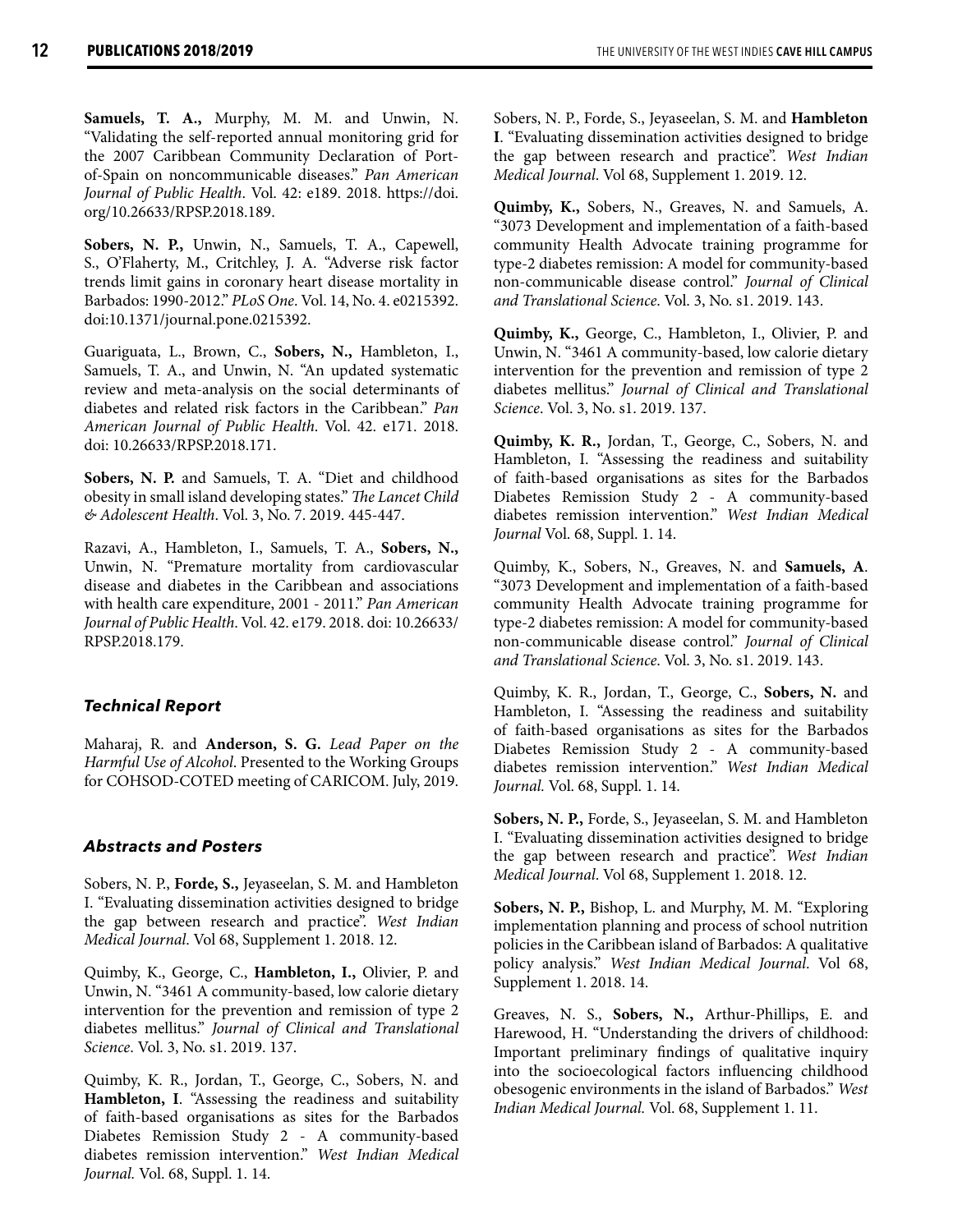# **FACULTY OF SCIENCE AND TECHNOLOGY**

#### **DEPARTMENT OF BIOLOGICAL AND CHEMICAL SCIENCES**

#### *Book Chapters*

**Alleyne, A. T.** "Cassava Super Elongation Disease". *Cassava*. V. Waisundara, ed. InTechOpen: London. 2018. 441. doi: 10.5772/intechopen.71509.

**Popuri, S. R.**, Harewood, A. J. T., Holder, S. and Lee, C.-H., "Development of Alternative Proton Exchange Membranes based on Biopolymers for Microbial Fuel Cell Applications". *Waste to Sustainable Energy: MFCs – Prospects through Prognosis*. L. Singh and D. M. Mahapatra, eds. CRC Press: Boca Raton, Florida. 2019. 27 pages. doi:10.1201/9780429448799-14.

Baleg, A. A., Masikini, M., John, S. V., **Williams, A. R.**, Jahed, N., Baker, P. and Iwuoha, E. "Conducting Polymers and Composites". *Functional Polymers*. A. A. J. Mazumder, H. Sheardown, A. Al-Ahmed (Eds.), Polymers and Polymeric Composites: A Reference series; Springer: Switzerland. 2019. 551-604. doi: 10.1007/978-3-319- 95987-0.

#### *Refereed Journals*

**Austin, S.** "LETM1: Essential for Mitochondrial Biology and Cation Homeostasis?" *Trends in Biochemical Sciences*. Vol. 44, No. 8. 2019. 648-658.

Wolyniak, M. J., **Austin, S.**, Bloodworth, L. F., Carter, D., Harrison, S. H. et al."Integrating CRISPR-Cas9 Technology into Undergraduate Courses: Perspectives from a National Science Foundation (NSF) Workshop for Undergraduate Faculty, June 2018". *Journal of Microbiology & Biology Education.* Vol. 20, no. 1. 2019. 1-7.

**Alleyne, A. T.** and Bideau V. S. "Haplotypes of CYP1B1 and CCDC57 Genes in an Afro-Caribbean Female Population with Uterine Leiomyoma". *Molecular Biology Reports*. Vol. 46, no. 3. 2019. 3299-3306. doi: 10.1007/ s11033-019-04790-y.

**Alleyne, A. T.**, Cummins, C., James, M., Guitierrez, D. and Fuentes, S. "Sequencing and assembly of small RNAs reveal the presence of several begomoviruses, potyviruses, badnaviruses and mastreviruses in the sweet potato leaf virome in Barbados". *Journal of Plant Pathology*. Vol. 101, no. 2. 2019. 339-347. doi: 10.1007/s42161-018-00214-1.

Bideau V. S. and **Alleyne, A. T.** "A Preliminary Study of Fatty Acid Synthase Gene and the Risk of Uterine Leiomyoma in an Afro-Caribbean Female Population". Meta Gene. Vol. 19. 2018. 74-77.

**Alleyne, J.G.** and Gilkes, A.T. "Molecular Diagnosis of Super-Elongation Disease in Field and Laboratory Grown Cassava (Manihot esculenta Crantz) Plants". *Tropical Agriculture*. Vol. 95, Special Issue 2) 2018. 57-64.

Santos, A. J. B., Bellini, C., Bortolon, L. F. W., Outerbridge, B., **Browne, D.** C., Santos, A., Meylan, A., Meylan, P., Silva, B. M. G., Wanderlinde, J., Lima, E. H. S., Baptistotte, C. and Marcovaldi, M. A. "Long-Range Movements and Growth Rates of Brazilian Hawksbill Turtles: Insights from a Flipper-Tagging Program". *Chelonian Conservation and Biology.* Vol*.* 18, no. 1. 2019. 75-81.

Edwards, Q. A., Sultana, T., Kulikov, S. M., **Garner-O'Neale, L. D.** and Metcalfe. C. D. "Micropollutants Related to Human Activity in Groundwater Resources in Barbados, West Indies". *Science of the Total Environment (STOTEN).* Vol. 671. 2019. 76-82.

Edwards, Q. A., Sultana, T., Kulikov, S. M., **Garner-O'Neale, L. D.**, Yargeau, V. and Metcalfe, C. D. "Contaminants of Emerging Concern in Wastewaters in Barbados, West Indies". *Bulletin Environmental Contamination and Toxicology*. Vol. 101, no. 1. 2018. 1-6.

Edwards, Q. A., Sultana, T., **Kulikov, S. M.**, Garner-O'Neale, L. D. and Metcalfe. C. D. "Micropollutants Related to Human Activity in Groundwater Resources in Barbados, West Indies". *Science of the Total Environment (STOTEN).* Vol. 671. 2019. 76-82.

Edwards, Q. A., Sultana, T., **Kulikov, S. M**., Garner-O'Neale, L. D., Yargeau, V. and Metcalfe, C. D. "Contaminants of Emerging Concern in Wastewaters in Barbados, West Indies". *Bulletin Environmental Contamination and Toxicology*. Vol. 101, no. 1. 2018. 1-6.

**McDowell, S. A. C.** "Proton Acceptor Response in Hydrogen-Bonded XH…WZ (X=F, Cl, Br, FAr, FKr, NC, FCC; WZ = CO, FH, N2) Complexes". *Chemical Physics Letters*. Vol. 724. 2019. 110-114. doi.org/10.1016/j. cplett.2019.03.055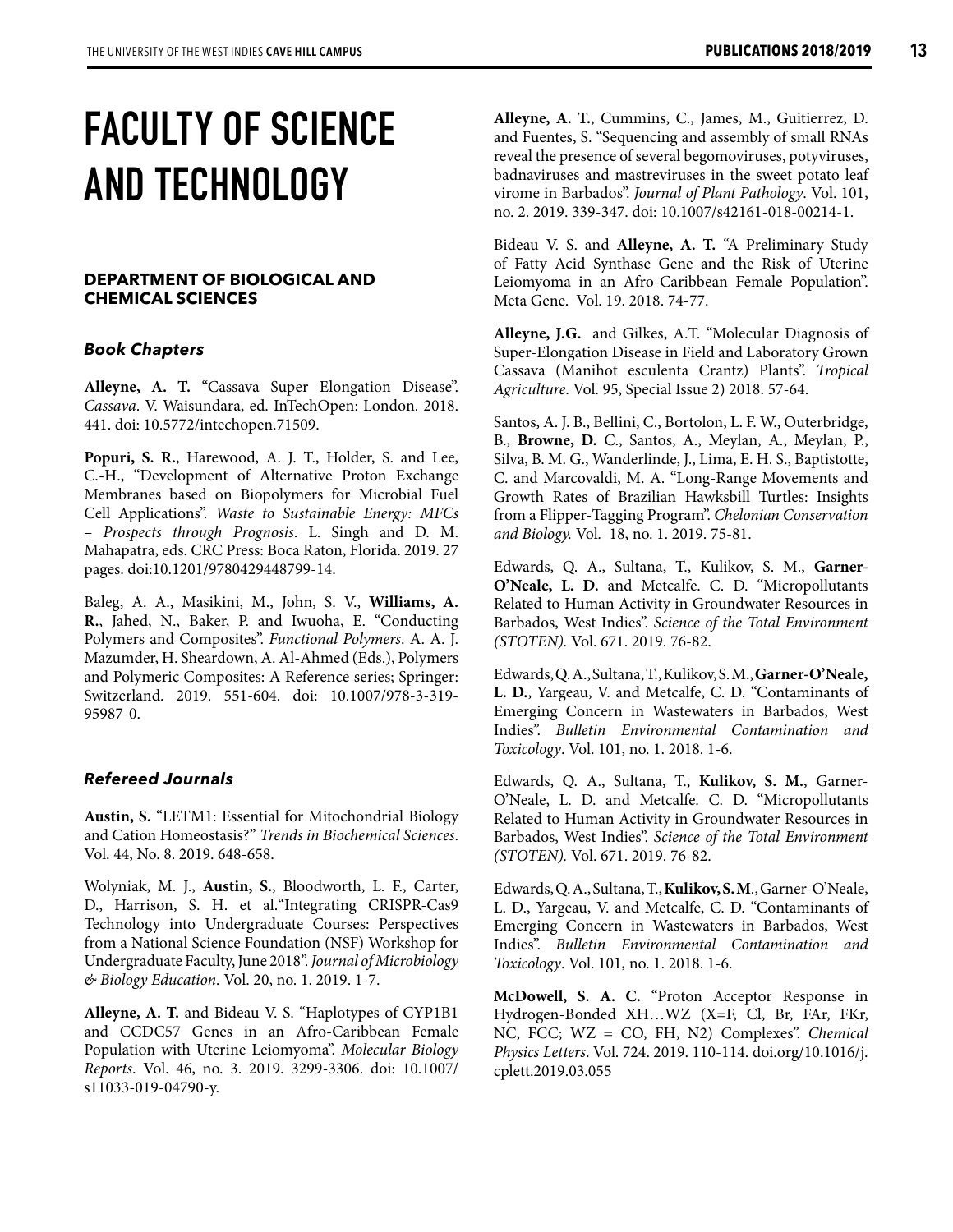**McDowell, S. A. C**., Dong, W., Wang, Y. and Li, Q. "Noncovalent Interactions in Complexes Involving the Cyclic C2H2X (X=O, S, Se) Molecules and the Lewis Acids YF (Y = F, Cl, Br, H)". *ChemistrySelect*. Vol. 4, no. 33. 2019. 9506-9515. doi: 10.1002/slct.201901463.

Hull-Jackson, C., **Mota-Meira, M.** and Adesiyun, A. 2019. "Bacteriological Quality and the Prevalence of Salmonella spp. and E. coli O157:H7 in Ready-to-Eat Foods from Barbados, WI". *Journal of Food Safety*. Vol. 39, no. 5. 2019. e12666. doi.org/10.1111/jfs.12666.

Sutrina, S. L., Callender, S., Grazette, T. A., Scantlebury, P., O'Neal, S., Thomas, K., Harris, D. C. and **Mota-Meira, M.** "The Quantity and Distribution of Biofilm Growth of Escherichia coli Strain ATCC 9723 Depends on the Carbon/Energy Source". *Microbiology*. Vol. 165, no. 1. 2019. 47-64. doi: 10.1099/mic.0.000745.

Holder, N., Persaud, A., **Mota-Meira, M.,** Born, J. and Sutrina, S. L. "The Influence of Physico-Chemical Parameters, Substrate Concentration, and Species Variations on the Biochemical Methane Production Rates of Ten Tropical/Subtropical Grasses". *Biofuels, Bioproducts and Biorefining*. Vol. 13, no. 1. 2019. 21-36. doi.org. 10.1002/bbb.1942.

Lakshmi P. N., Lee, C.-H. and **Popuri, S. R.** "Optimization Studies for Encapsulation and Controlled Release of Curcumin Drug using Zn2+ Cross-linked Alginate and Carboxy Methylcellulose Blend". *Journal of Polymer Research*. Vol. 26, no. 13. 2019. doi: 10.1007/s10965-018- 1667-3

Vallès, Y., Inman, C. K., Peters, B. A., Ali, R., Wareth, L. A., Abdulle, A., Alsafar, H., Anouti, F. A., Dhaheri, A. A., Galani, D., Haji, M., Hamiz, A. A., Hosani, A. A., Houqani, M. A., Junaibi, A. A., Kazim, M., Kirchhoff T., Mahmeed, W. A., Maskari F. A., Alnaeemi, A., Oumeziane, N., Ramasamy, R., Schmidt, A. M., **Vallès, H.**, Zaabi, E. A., Sherman, S., Hayes, R. B. and Ahn, J. "Incense Burning Is Associated with Human Oral Microbiota Composition". *Scientific Reports.* Vol. 9, no. 10039. 2019. doi: 10.1038/ s41598-019-46353-y.

**Vallès, Y.**, Inman, C. K., Peters, B. A., Ali, R., Wareth, L. A., Abdulle, A., Alsafar, H., Anouti, F. A., Dhaheri, A. A., Galani, D., Haji, M., Hamiz, A. A., Hosani, A. A., Houqani, M. A., Junaibi, A. A., Kazim, M., Kirchhoff T., Mahmeed, W. A., Maskari F. A., Alnaeemi, A., Oumeziane, N., Ramasamy, R., Schmidt, A. M., Vallès, H**.**, Zaabi, E. A., Sherman, S., Hayes, R. B. and Ahn, J. "Incense Burning Is Associated with Human Oral Microbiota Composition". *Scientific Reports.* Vol. 9, no. 10039. 2019. doi: 10.1038/ s41598-019-46353-y.

Fuertes, A., Pérez-Burillo, S., Apaolaza, I., **Vallès, Y.**, Francino, M. P., Rufián Henares, J. A. and Planes, F. J. "Adaptation of the Human Gut Microbiota Metabolic Network During the First Year After Birth". *Frontiers in Microbiology*. Vol. 10. 2019. 848. doi:10.3389/ fmicb.2019.00848.

Gosalbes, M. J., Compte, J., Moriano-Gutierrez, S., **Vallès, Y.**, Jiménez-Hernandez, N., Pons, X., Artacho, A. and Francino, M. P. "Metabolic Adaptation in the Human Gut Microbiota During Pregnancy and the First Year of Life." *EBioMedicine*. Vol. 49. 2019. 497-509. doi: 10.1016/j. ebiom.2018.10.071.

**Vallès, Y.** and Francino, M. P. "Air Pollution, Early Life Microbiome and Development". *Current Environmental Health Reports*. Vol. 5, no. 4. 2018. 512-521. doi: 10.1007/ s40572-018-0215-y.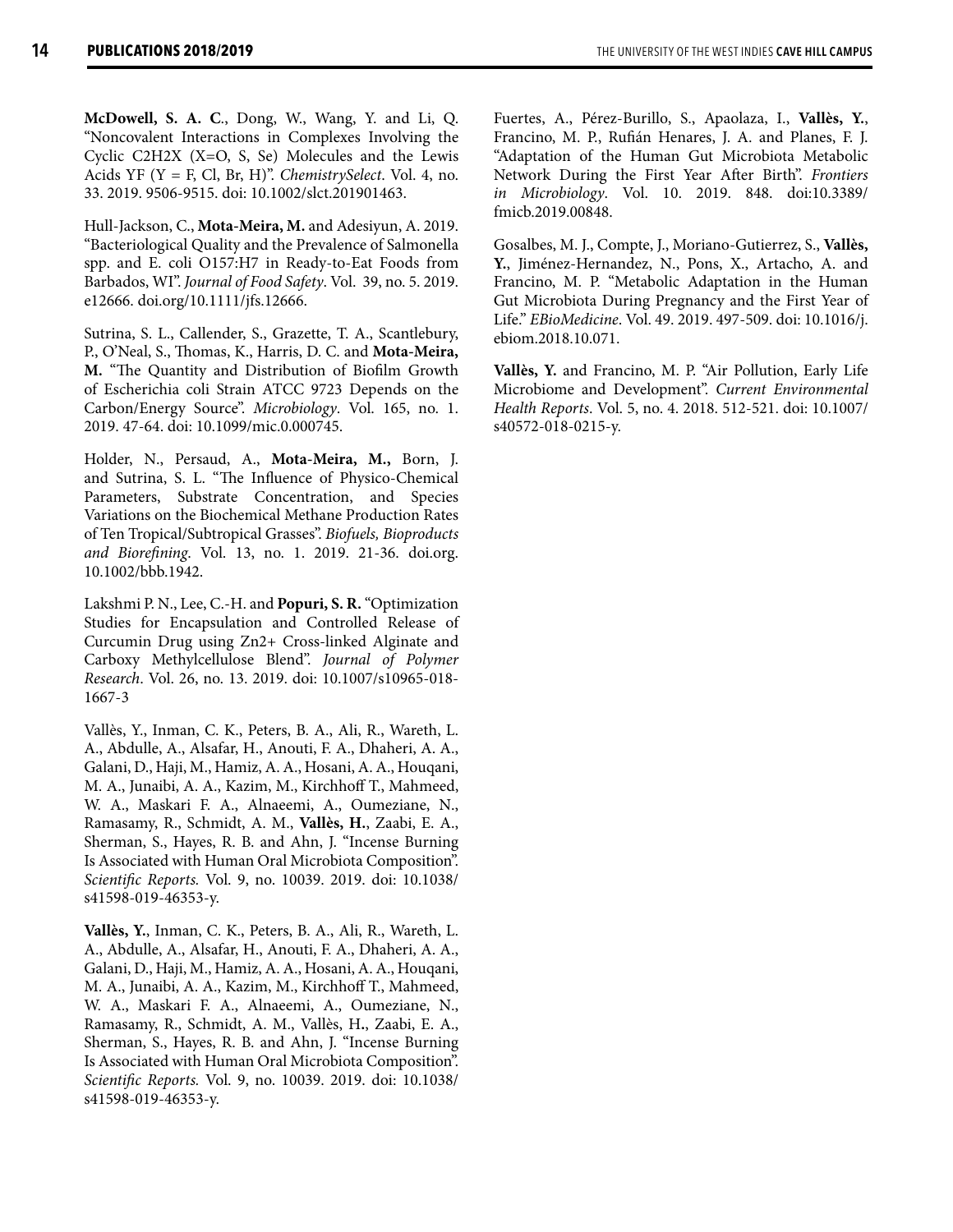#### **DEPARTMENT OF COMPUTER SCIENCE, MATHEMATICS & PHYSICS**

#### *Book Chapter*

**Gittens, C. L.,** "A Psychologically-Realistic Personality Model for Virtual Agents". *Behavior Engineering and Applications. International Series on Computer Entertainment and Media Technology.* R. Wong, C. H. Chi, and P. Hung, eds. Springer: Cham, Switzerland. 2018. 81-99. doi.org/10.1007/978-3-319-76430-6\_4

#### *Journal Articles*

**Chami, P.,** Gaskin, P. S., Ward, J., Goodman, G, Sing, B., Jackson, M. D. and Broome, H. "A practical model for identification of children at risk of excess energy intake in the developing world in the developing world." *Public Health Nutrition*. Vol. 22, No. 11. 2019. 1979-1989.

**Singh, U.**, Mohan, S., Davis F. and Mitchell G. "Modifying the thermomechanical properties of electrospun fibres of poly-vinyl cinnamate by photo-cross-linking". *SN Applied Sciences*. Vol. 1, No. 31. 2019. doi.org/10.1007/s42452- 018-0033-8

**Sodha, J.**, "Check node LDPC decoder stopping criterion". *International Journal of Electronics Letters*. February. 2019, pp.1-17. doi: https://doi.org/10.1080/21681724.2019.1576 229.

Howitt, C., Hambleton, I. R., Jeyaseelan, S., **Gittens, C.,** Brown, C., and Unwin, N. "The contribution of physical inactivity to cardiovascular disease, type 2 diabetes, and all-cause mortality in the Caribbean". *Journal of Physical Activity & Health.* Vol. 15, No. 10. 2018. S35-S36.

#### *Conference Proceedings*

Caddle, X., **Gittens, C.** and Katchabaw, M. *"*A Psychometric Detection System to Create Dynamic Psychosocial Relationships Between Non-Player Characters*". Presented at 2018 IEEE Games, Entertainment, Media Conference (GEM).* Galway, Ireland. 15-17, August, 2018. Published in *2018 IEEE Games, Entertainment, Media Conference (GEM)*. IEEE (Institute of Electrical and Electronics Engineers): United States. 2018. 256-262.

Belle, S., **Gittens, C.,** and Graham, T. C. N., "Programming with Affect: How Behaviour Trees and a Lightweight Cognitive Architecture Enable the Development of Non-Player Characters with Emotions." *Paper Presented at 2019 IEEE Games, Entertainment, Media Conference (GEM)*. New Haven, Connecticut, USA. 18-21 June. Published *in 2019 IEEE Games, Entertainment, Media Conference (GEM).* IEEE (Institute of Electrical and Electronics Engineers): United States 2019. 1-8.

**Gittens, C.** and Gittens, M. "Leveraging the Cave Hill Undergraduate ICT Programmes to Increase Economic and Technological Growth in Barbados". *Presented at 20th Annual Sir Arthur Lewis Institute of Social and Economic Studies Conference*. Bridgetown, Barbados. 7-10 May 2019.

Hoyte, N., **Gittens C.,** and Katchabaw, M. *"Simulating Visual Acuity for Autonomous Agent: A Data-Driven Approach"*. Presented at *19th ACM International Conference on Intelligent Virtual Agents 2019.* Paris, France*.* 2 - 5, July. 2019. Published in *Proceedings of the 19th ACM International Conference on Intelligent Virtual Agents 2019*.

Ward, S. and **Gittens, M.** "Building useful smart campus applications using a retired cell phone re-purposing model*." Presented at Third International Conference on Electrical and Biomedical Engineering, Clean Energy and Green Computing (EBECEGC).* Beirut, Lebanon. 25-27 April 2018. Published in *2018 Third International Conference on Electrical and Biomedical Engineering, Clean Energy and Green Computing (EBECEGC).* IEEE (Institute of Electrical and Electronics Engineers): United States. 2018. pp. 43-48.

Ward, S. and **Gittens, M.** "Edu-BUS Wi-Fi: An Onboard Wi-Fi Educational System Using A Raspberry Pi*"*. *Presented at 10th EAI International Conference - MobiCASE 2019: Mobile Computing, Applications, and Services*. 14-15, June, Hangzhou, China. Published in *Lecture Notes of the Institute for Computer Sciences, Social Informatics and Telecommunications Engineering*. International Publishing: Cham, Switzerland. Vol. 290. 2019. 68-82.

Gittens, C. and **Gittens, M.** "Leveraging the Cave Hill Undergraduate ICT Programmes to Increase Economic and Technological Growth in Barbados". *Presented at 20th Annual Sir Arthur Lewis Institute of Social and Economic Studies Conference*. Bridgetown, Barbados. 7-10 May 2019.

**Sodha, J.**, "Signal Target Code". *IEEE 2019 IEEE 62nd International Midwest Symposium on Circuits and Systems (MWSCAS)*. Dallas, USA, August 2019. doi: 10.1109/ MWSCAS.2019.8885083.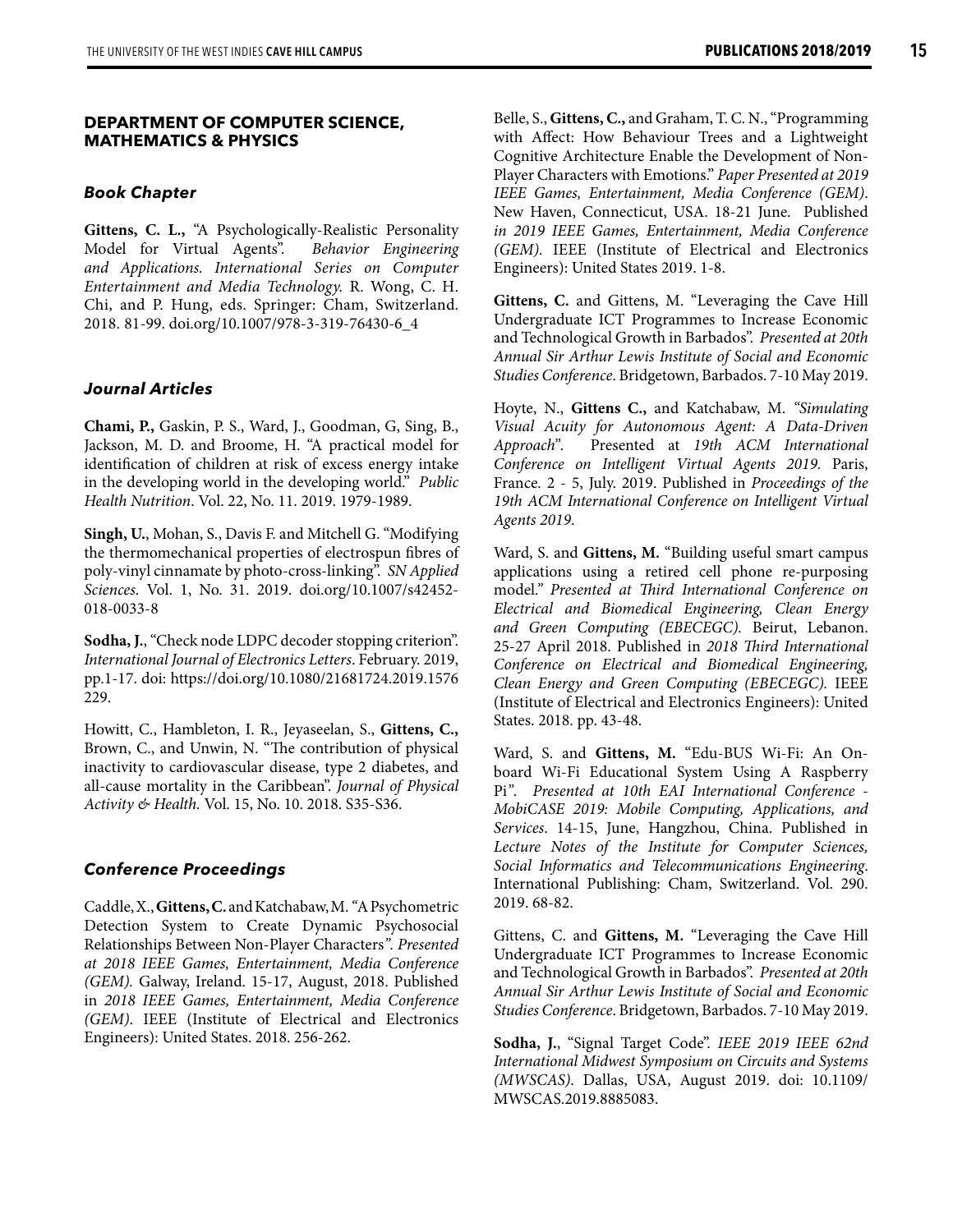#### **CENTRE FOR RESOURCE MANAGEMENT AND ENVIRONMENTAL STUDIES (CERMES)**

#### *Book Chapters*

McConney P., **Cox, S. A.** and Parsram, K. "Fisheries Governance and Food Security in the Eastern Caribbean." *Food Security in Small Island States.* J. Connell and K. Lowitt, eds. Springer: Singapore. 2019. 199-218.

Gill, D.A., **Oxenford, H. A.** and Schuhmann, P. W. "Values Associated with Reef-related Fishing in the Caribbean - A Comparative Study of St Kitts and Nevis, Honduras and Barbados." *Viability and Sustainability of Small-scale Fisheries in Latin America and the Caribbean*. S. Salas, M. J. Barragán-Paladines and R. Chuenpagdee, eds. MARE Publication Series, Vol. 19. Springer: Amsterdam. 2018. 295-328.

**McConney P.**, Cox, S. A. and Parsram, K. "Fisheries Governance and Food Security in the Eastern Caribbean." *Food Security in Small Island States.* J. Connell and K. Lowitt, eds. Springer: Singapore. 2019. 199-218.

Edwards, P., Pena, M., Pereira Medeiros, R., and **McConney, P**. "Socioeconomic Monitoring for Sustainable Small-Scale Fisheries: Lessons from Brazil, Jamaica, and St. Vincent and the Grenadines." *Viability and Sustainability of Small-Scale Fisheries in Latin America and The Caribbean.* S. Salas, M. J. Barragán-Paladines and R. Chuenpagdee, eds. MARE Publication Series, Vol. 19. Springer: Amsterdam. 2018. 267-293.

**McConney P**., Pereira Medeiros, R., Pascual-Fernández, J. J. and **Pena, M**. "Stewardship and Sustainable Practices in Small-Scale Fisheries." *Transdisciplinarity for Small-Scale Fisheries Governance.* R. Chuenpagdee and S. Jentoft, eds. 2019. MARE Publication Series, Vol. 21. Springer: Switzerland.

Edwards, P., **M. Pena**, R. Pereira Medeiros, P. McConney. "Socioeconomic Monitoring for Sustainable Small-Scale Fisheries: Lessons from Brazil, Jamaica, and St. Vincent and the Grenadines." *Viability and Sustainability of Small-Scale Fisheries in Latin America and The Caribbean.* S. Salas, M. J. Barragán-Paladines and R. Chuenpagdee, eds. MARE Publication Series, Vol. 19. Springer: Amsterdam. 2018. 267-293.

Turner, R. A., Gill, D. A., Fitzsimmons, C., Forster, J., **Mahon, R.**, Peterson, A. and Stead, S. "Supporting Enhancement of Stewardship in Small-Scale Fisheries: Perceptions of Governance among Caribbean Coral Reef Fishers." *Viability and Sustainability of Small-Scale Fisheries in Latin America and the Caribbean*. S. Salas, M. J. Barragán-Paladines and R. Chuenpagdee, eds. MARE Publication Series 19, Springer: Amsterdam. 2018. 473- 494.

**McConney P**., Pereira Medeiros, R., Pascual-Fernández, J. J. and **Pena, M**. "Stewardship and Sustainable Practices in Small-Scale Fisheries." *Transdisciplinarity for Small-Scale Fisheries Governance.* R. Chuenpagdee and S. Jentoft, eds. 2019. MARE Publication Series, Vol. 21. Springer: Switzerland.

#### *Refereed Journal Articles*

**Mahon, R.** and Fanning, L. "Regional Ocean Governance: Integrating and Coordinating Mechanisms for Polycentric Systems." *Marine Policy*. Vol. 107. doi: 10.1016/j. marpol.2019.103589.

**Mahon, R.** and Fanning, L. "Regional Ocean Governance: Polycentric Arrangements and Their Role in Global Ocean Governance. Marine Policy. Vol. 107. doi: 10.1016/j. marpol.2019.103590.

**Mahon, R.**, McConney, P. A. and Fanning, L. "The Way ahead for Coastal and Ocean Ecosystems in the Wider Caribbean." Journal of Caribbean Environmental Sciences and Renewable Energy. Vol. 1. 2018. 6-9.

Macedo, H. S., Medeiros, R. P. and **McConney, P**. "Are Multiple-use Marine Protected Areas Meeting Fishers' Proposals? Strengths and Constraints in Fisheries' Management in Brazil." *Marine Policy*. Vol. 99. 351-358. 2019.

Kalikoski, D. C., Jentoft, S., **McConney, P.** and Siar, S. "Empowering small-scale fishers to eradicate rural poverty." *Maritime Studies.* Vol. 18, no. 2. 121-125. *doi: 10.1007/s40152-018-0112-x.* 

Mahon, R., **McConney, P. A.** and Fanning, L. "The Way ahead for Coastal and Ocean Ecosystems in the Wider Caribbean." Journal of Caribbean Environmental Sciences and Renewable Energy. Vol. 1. 2018. 6-9.

Jentoft, S., Bavinck, M., Alonso-Población, E., Child, A., Diegues, A., Kalikoski, D., Kurien, J., **McConney**, **P.,** Onyango, P., Siar, S. and Rivera, V. S. "Working together in Small-scale Fisheries: Harnessing Collective Action for Poverty Eradication." *Maritime Studies*. Vol. 17, no. 1. 2018. 1-12.

Schuhmann, P., Skeete, R., Waite, R., Bangwayo-Skeete, P., Casey, J., **Oxenford, H. A.** and Gill, D. "Coastal and Marine Quality and Tourists' Stated Intention to Return to Barbados." *Water.* Vol. 11, no. 6. 1265. doi: 10.3390/ w<sub>11061265</sub>

Maggio, T., Allegra, A., Andaloro, F., Pedro Barreiros, J.,Battaglia, P., Butler, C. M., Cuttitta, A., Rodrigues Fontes, J. M., Freitas, R., Gatt, M., Karakulak, S., Macias, D, Nicosia, A., **Oxenford**, **H. A.,** Saber, S., Vasco Rodrigues,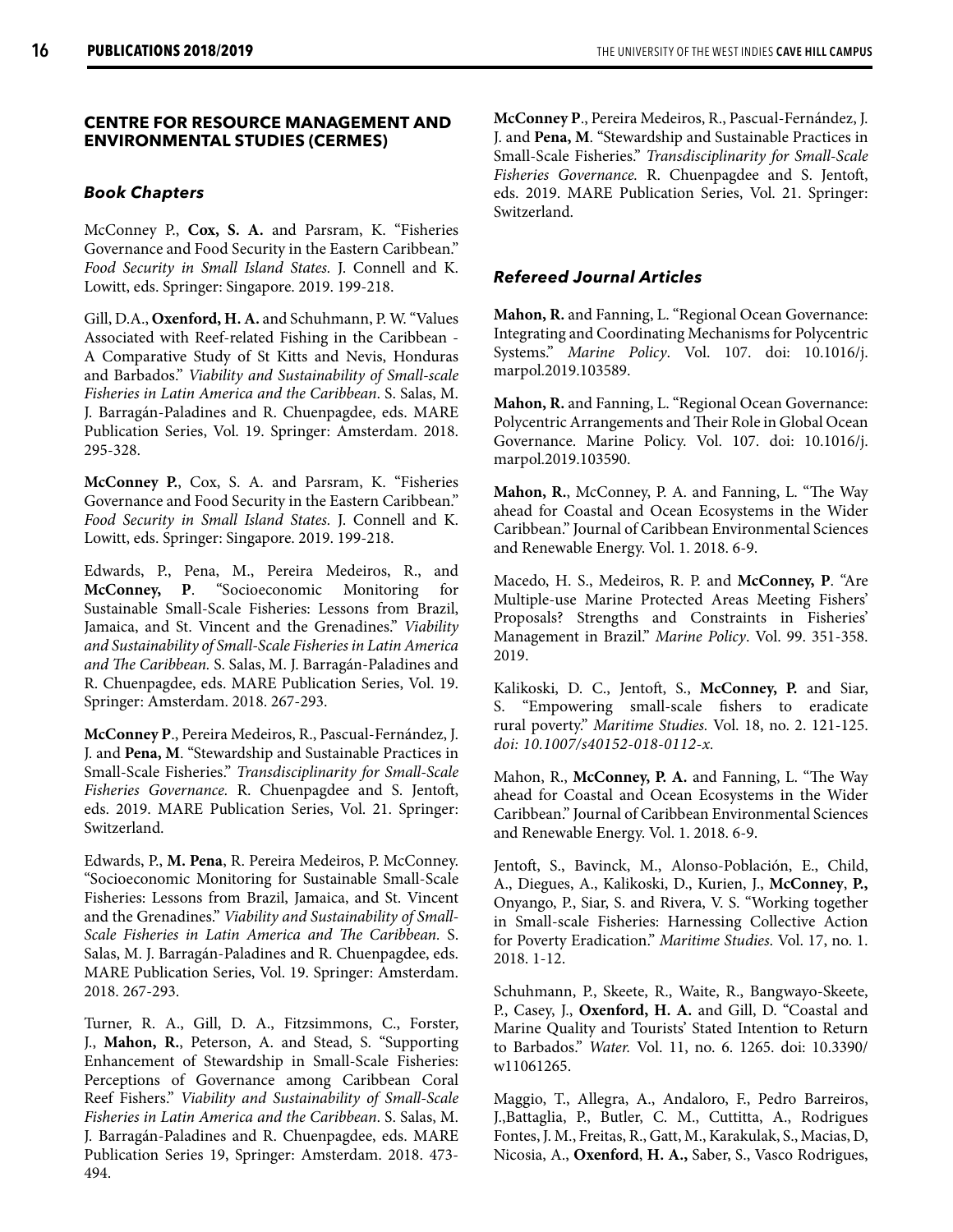N., Yildiz, T. and Sinopoli, M. "Historical Separation and Present-day Structure of Common Dolphinfish (*Coryphaena hippurus*) Populations in the Atlantic Ocean and Mediterranean Sea." *ICES Journal of Marine Science*. Vol. 76, no. 4*.* 2018. doi:10.1093/icesjms/fsy174.

Walcott J., Bissada, C. and **Oxenford, H. A.** "Initial Sightings and Derby Data from the Red Lionfish Invasion (Pterois volitans) (Scorpaeniformes: Scorpaenidae) in Barbados." *Biodiversity Data Journal*. Vol. 7. e38219. doi: 10.3897/BDJ.7.e38219.

Gill, D.A., **Oxenford, H. A.**, Turner, R. A. and Schuhmann, P. "Making the Most of Data-poor Small Scale Fisheries: Low Cost Mapping of Fishing Activity." *Marine Policy.* Vol. 101. 2019. 198-207. doi: 10.1016/j.marpol.2017.10.040.

Cortés, J., Ogden, J. C., **Oxenford, H. A.**, van Tussenbroek, B. I., Jordán-Dahlgren, E. Cróquer, A. and Bastidas, C. "The CARICOMP Network of Caribbean Marine Laboratories (1985-2007): History, Key Findings and Lessons Learned." *Frontiers in Marine Science*. Vol. 5. 2019. 519. doi: 10.3389/ fmars.2018.00519.

Schuhmann, P.W., Skeete, R., Waite, R., Lorde, T., Bangwayo-Skeete, P., **Oxenford, H. A.,** Gill, D., Moore, W. and Spencer, F. "Visitors' Willingness to Pay Marine Conservation Fees in Barbados." Tourism Management. Vol. 71. 2019. 315-326. doi: 10.1016/j. tourman.2018.10.011.

Armah F.A., Ekumah B., **Yawson D.O.**, Odoi J.O., Afitiri A-R., Nyieku F.E. "Access to improved water and sanitation in Sub-Saharan Africa in a quarter century." *Heliyon*. Vol. 4, no. 11. 2018. e00931. doi: 10.1016/j.heliyon.2018.

Adu, M. O., Asare, P. A., **Yawson, D. O.**, Nyarko, M. A. and Osei-Agyeman, K. "Agronomic Biofortification of Selected Underutilized Solanaceae Vegetables for Improved Dietary intake of potassium (K) in Ghana." *Heliyon*. Vol. 4, no. 8. 2018. e00750 doi: 10.1016/j.heliyon.2018.e00750.

Armah F.A., Quansah R**., Yawson D.O.** and Luqman A. B. "Assessment of self-reported adverse health outcomes of electronic waste workers exposed to xenobiotics in Ghana." *Environmental Justice*. Vol. 12, no. 2. 2019. doi: 10.1089/env.2018.0021.

Adu, M. O., Asare, P .A., Asare-Bediako, E., Amenorpe, G., Ackah, F. K., Afutu E., Amoah M. N. and **Yawson, D. O.** "Characterizing shoot and root system trait variability and contribution to genotypic variability in juvenile cassava (Manihot esculenta Crantz) plants." *Heliyon.* Vol. 4, no. 6. doi: 10.1016/j.heliyon.2018.e00665.

Adu, M. O, **Yawson, D. O.**, Abano, E. E., Asare, P. A., Armah, F. A. and Opoku, E. K. "Does Water-saving Irrigation Improve the Quality of Fruits and Vegetables? Evidence from Meta-Analysis." *Irrigation Science.* Vol. 37, no. 6. 2019. 669-690. doi: 10.1007/s00271-019-00646-2.

**Yawson D. O.,** Adu M. O., Ason B., Armah F. A., Boateng E. and Quansah R. "Ghanaians might be at risk of excess dietary intake of potassium based on food supply data." *Journal of Nutrition and Metabolism*. 2018. doi: 10.1155/2018/5989307.

Adu M.O., Asare, P. A., **Yawson, D. O.**, Dzidzienyo, D. K., Nyadanu, D., Asare-Bediako, E. Afutu, E., Tachie-Menson, J. W. and Amoah, M. N. "Identifying Key Contributing Root System Traits to Genetic Diversity in Field-Grown Cowpea (Vigna unguiculata L. Walp) Genotypes." *Field Crops Research.* Vol. 232. 2019. 106-118.

Adu M.O., **Yawson D.O.,** Armah F.A., Asare P.A. and Frimpong K.A. "Meta-analysis of crop yields of full, deficit, and partial root-zone drying irrigation." *Agricultural Water Management.* Vol. 197. 79-90.

Armah F. A., Ekumah B., **Yawson, D. O.**, Odoi, J. O., Afitiri, A-R. and Nyieku, F. E. "Predictive Probabilities of Access to Clean Cooking: Evidence from the Demographic and Health Surveys in 31 countries in Sub-Saharan Africa." *Environmental Justice*. Vol. 12, no. 3. 2019. 118-131.

**Yawson, D.O.,** Adu, M. O., Mulholland, B., Ball, T., Frimpong, K. A., Mohan, S., White, P. J. "Regional Variations in Potential Groundwater Recharge from Spring Barley Crop Fields in the UK under Projected Climate Change." *Groundwater for Sustainable Development.* Vol. 8. 2019. 332-345.

**Yawson D.O**., Kudu, I. B. Y. and Adu M. O. "Soiltransmitted helminths in top soils used for horticultural purposes in Cape Coast, Ghana." *Journal of Environmental and Public Health*. 2018.

Adu, M.O., **Yawson, D.O.,** Armah, F.A., Abano, E.E. and Quansah, R. "Systematic Review of the Effects of Agricultural Interventions on Food Security in Northern Ghana." *PLoS ONE.* Vol. 13, no. 9. 2018. e0203605. doi: 10.1371/journal.pone.0203605.

**Yawson, D. O.**, Adu, M. O. and Osei, K. N. "Spatial Assessment of Sugarcane (Saccharum spp. L.) Production to Feed the Komenda Sugar Factory, Ghana." *Heliyon*. Vol. 4, no. 11. 2018. e00903. doi: 10.1016/j.heliyon.2018. e00903.

#### *Conference Proceedings*

**Yawson, D.O.** and Armah, F.A. **"**Alienation and conflicts in protected forest resource exploitation in Ghana: who or what is legal?" *Proceedings of the Cave Hill Philosophy Symposium, Conversation XIII*, The University of the West Indies, Cave Hill, Barbados. April 25-27, 2018. *https:// sites.google.com/site/chipssymposium/home/papers2018*.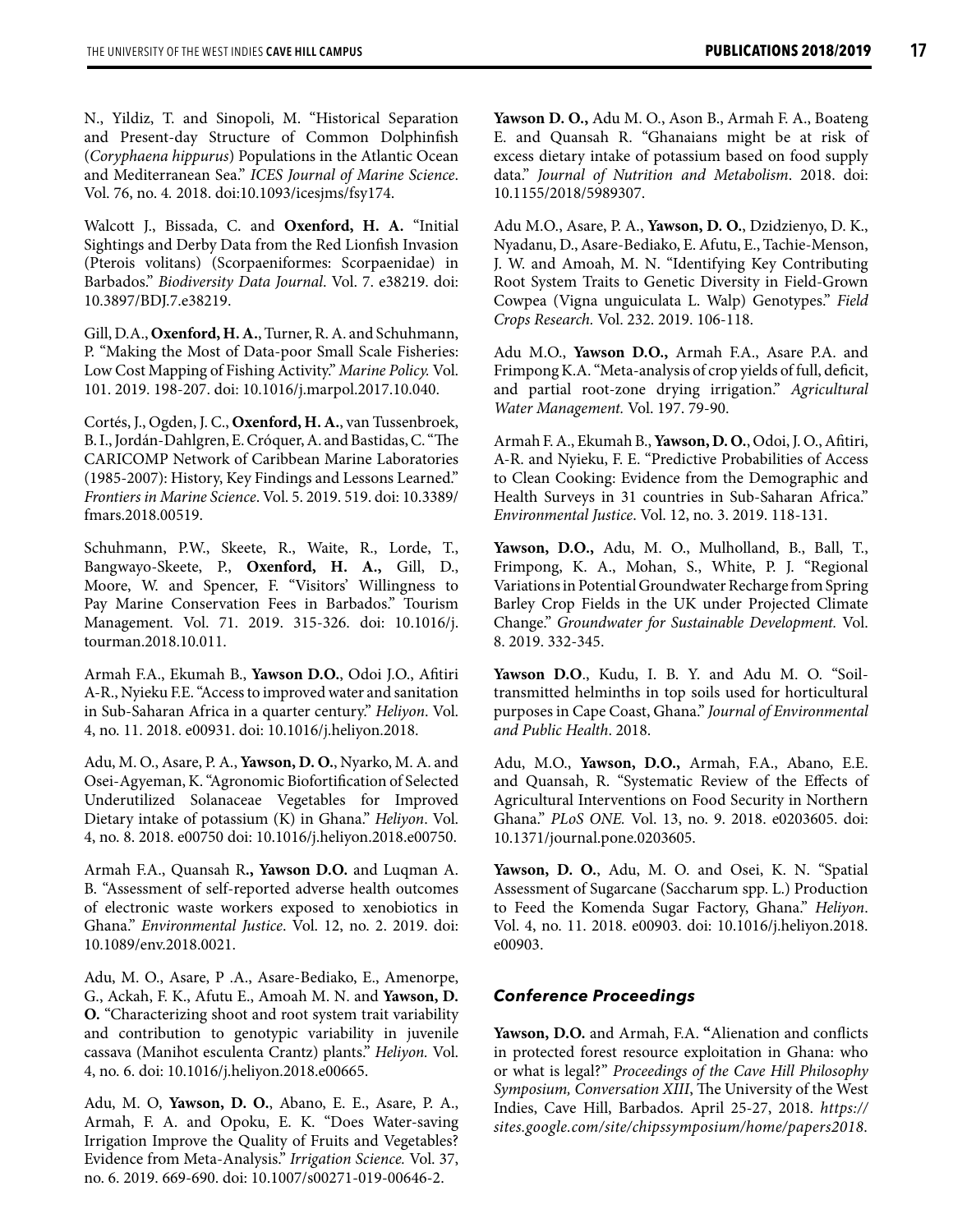**Yawson, D.O**., Adu, M.O., Boateng, E. and Kudu, I.B.Y. "Nutrient-rich top soils as potential sources of trace metals in domestic and urban landscapes in Cape Coast, Ghana". *Proceedings of the 1st Global Symposium on Soil Pollution.* Rome. May 2-4, 2018. 267-273. *http://www.fao. org/3/CA1087EN/ca1087en.pdf.* Online*.*

#### *Technical Reports*

Compton, S., **McConney, P.** Murray, P., Nembhard, N. and Phillips, T. "Influencing Regional Caribbean Smallscale Fisheries Policy through Protocol in Securing Sustainable Small-scale Fisheries: Sharing Good Practices from around the World." *FAO Fisheries and Aquaculture Technical Paper No. 644*. 109-131. Food and Agriculture Organization of The United Nations (FAO): Rome 2019. Print.

Cox, S-A., Oxenford, H. A. and **McConney, P**. *Summary Report on the Review of Draft National Sargassum Plans for Four Countries in the Eastern Caribbean*. Report (D20) prepared for the Climate Change Adaptation in the Eastern Caribbean Fisheries Sector (CC4FISH) Project of the Food and Agriculture Organization (FAO) and the Global Environment Facility (GEF). University of West Indies: Barbados. 2019.

Speede, R. F., Cox, S. and H. A. Oxenford, H. A. *Best practices for Caribbean Fishers Coping with Sargassum*. UWI: Barbados. 2019.

Kalicharan, L. and **Oxenford, H. A**. *Examining Finfish Bycatch Discards in the Artisanal Chinese Seine Fishery in the Demerara Estuary, Guyana*. CERMES Technical Report No. 95. University of West Indies: Barbados. 2019.

Cox, S-A., Speede, R. F. and **Oxenford, H. A.** *Report of Development of a Best Practices Guide for Caribbean Fishers Coping with Sargassum Influx Events.* Report (D27) prepared for the Climate Change Adaptation in the Eastern Caribbean Fisheries Sector (CC4FISH) Project of the Food and Agriculture Organization (FAO) and the Global Environment Facility. University of West Indies: Barbados. 2019.

Cox, S-A., **Oxenford, H. A.** and McConney, P. *Summary Report on the Review of Draft National Sargassum Plans for Four Countries in the Eastern Caribbean*. Report (D20) prepared for the Climate Change Adaptation in the Eastern Caribbean Fisheries Sector (CC4FISH) Project of the Food and Agriculture Organization (FAO) and the Global Environment Facility (GEF). University of West Indies: Barbados. 2019.

Cox, S-A. and **Oxenford, H. A**. *Summary Report on the Development of the Sub-regional Sargassum Outlook Bulletin for the Eastern Caribbean*. Report (D24) prepared for the Climate Change Adaptation in the Eastern Caribbean Fisheries Sector (CC4FISH) Project of the Food and Agriculture Organization (FAO) and the Global Environment Facility (GEF). University of West Indies: Barbados. 2019.

**Oxenford, H. A.**, Johnson, D., Cox, S-A. and Franks, J. *Report on the Relationships between Sargassum Events, Oceanic Variables and Dolphinfish and Flying fish Fisheries*. Report (D30) prepared for the Climate Change Adaptation in the Eastern Caribbean Fisheries Sector (CC4FISH) Project of the Food and Agriculture Organization (FAO) and the Global Environment Facility (GEF). University of West Indies: Barbados. 2019.

#### *Journalism*

**Mahon, R.** "Protecting the Deep Blue Sea: BBNJ A Common Heritage of Mankind." *Barbados Today*. July 19th, 2019.

**Mahon, R.** "Creating a Blue Economy for Barbados." *Barbados Today*. December 4th, 2018.

**Mahon, R**. "Managing Our Marine Space." *Barbados Today*. October 1st, 2018.

Fanning, L., **Mahon, R.,** McConney, P., Walker, L. and Debels, P. "The CLME+ SAP Initiative as an Integrated Regional Management Approach to Ocean Governance in the Wider Caribbean Region (WCR)." *FOCUS: Magazine of the ECLAC Caribbean Development and Cooperation Committee (CDCC)*. no. 1. 2019. 12-13.

Fanning, L., Mahon, R., **McConney, P.,** Walker, L. and Debels, P. "The CLME+ SAP Initiative as an Integrated Regional Management Approach to Ocean Governance in the Wider Caribbean Region (WCR)." *FOCUS: Magazine of the ECLAC Caribbean Development and Cooperation Committee (CDCC)*. no. 1. 2019. 12-13.

Collado-Vides, L., García-Sánchez, M., **Oxenford, H. A.,** Rodríguez-Martínez, R. and van Tussenbroek, B. I. "Algal Blooms in the Caribbean: Unpredictable Responses to Climate Change." *Hemisphere*. Vol. 28. 22-24. *http://lacc. fiu.edu/hemisphere/volume-28.pdf*.

Monnereau, I. and **H. A. Oxenford**. "Will We Become the Land of the Amberfish?" *Daily Nation*. May 22, 2019. Print.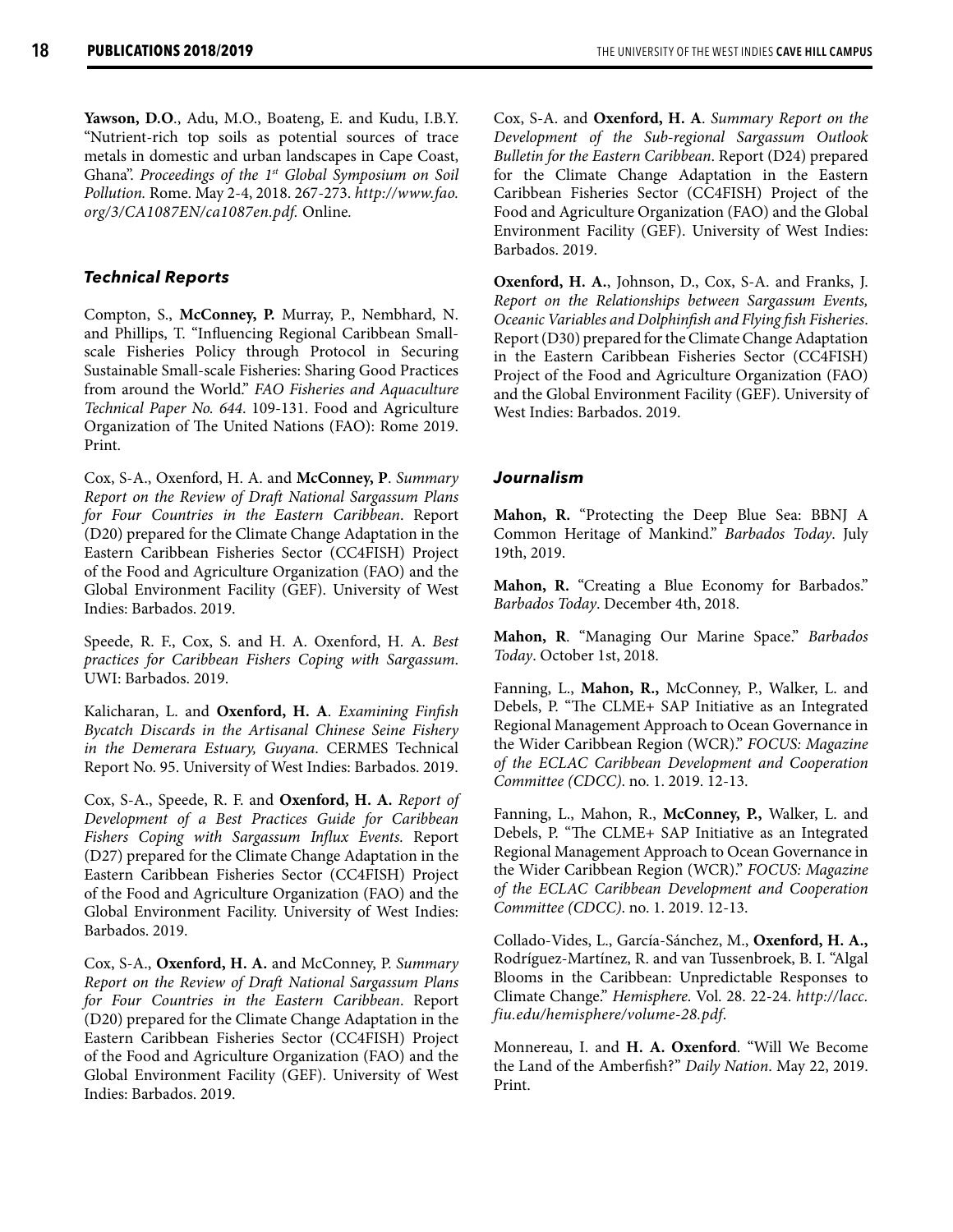# **FACULTY OF SOCIAL SCIENCES**

#### **DEPARTMENT OF ECONOMICS**

#### *Book Chapters*

Hinds-Harrison, K and **Lorde, T**. "Caribbean Citizenship by Investment Programmes: Modern Pirates of the Caribbean?" *South America, Central America and the Caribbean 2019*. Routledge-Taylor and Francis Group: Oxford. 2018. 38-44.

**Lorde, T.**, Hosein, R. and Gookol, R. Trade, Fiscal and Welfare Considerations of the CARIFORUM-EU Economic Partnership Agreement: A CARICOM Perspective. *Handbook of Small States. Handbook of Small States: Economic, Social and Environmental Issues*. L. Briguglio, ed. Routledge: Oxford. 53-70.

**Moore, W.**, Worrell, D and Beckles, J. "A New Approach to Exchange Rate Management in Small Open Financially Integrated Economics." *Handbook of Small States*. *Handbook of Small States: Economic, Social and Environmental Issues*. L. Briguglio, ed. 2018. Routledge: London. 190-204.

Scott-Joseph, A. "#Betterfit# Buildiing Resilience Through Information Communications Technologies: An E-Resilience Approach for Small Island Developing States." *Strengthening Disaster Resilience in Small States: Commonwealth Perspectives.* W. H. Khonje and T. Mitchell, eds. Commonwealth Secretariat: United Kingdom. 2019. 43-66.

**Hinds, K.** and Stephen, J. "Fiscal Crises in Barbados: Comparing The Early 1990s to The Post-2008 Crises." in *Global Debt Dynamics: Crises, Lessons, Governance*. Third Worlds series. A. Antoniades and U. Panizza eds. Routledge: London. 2019.36-56.

#### *Journal Articles*

**Alleyne, A.,** Lorde, T. and Mu, Y. "Should the Caribbean Look to the East? An Assessment of Caribbean Export Potential." *The International Trade Journal.* 2019. 81-97. doi: 10.1080/08853908.2019.1687056.

Lorde, T. and **Alleyne, A**. "Trade and Revenue Impacts on Barbados of the EU-CARIFORUM Economic Partnership Agreement." *Global Business Review*. Vol. 19, no. 5. 2018. 1129-1151. doi:10.1177/0972150918788747.

Moore, W**.**, **Broome, T.** and Alleyne, P. "Financing Constraints and the R&D Decision in the Caribbean." *Entrepreneurship and Regional Development*. Vol. 30, no. 9-10. 2018. 964-986.

**Jackman, M**. "Religion, Contact and Ambivalent Attitudes Towards the Rights of Gays and Lesbians in Barbados." *Journal of Homosexuality*. doi:10.1080/00918369.2019.1601434.

Phillips, K., **Lorde, T.** and Devonish, D. "A Structural Model of HIV Risk-Taking Intentions in Barbados." *HIV & AIDS Review.* Vol. 18, no. 1. 2019. 62-69. doi:10.5114/ hivar.2019.84171

Alleyne, A., **Lorde, T.** and Mu, Y. "Should the Caribbean Look to the East? An Assessment of Caribbean Export Potential." *The International Trade Journal.* 2019. 81-97. doi: 10.1080/08853908.2019.1687056.

**Lorde, T.**, Jacob, J. and Weekes, Q. "Price-Setting Behavior in a Tourism Sharing Economy Accommodation Market: A Hedonic Price Analysis of Airbnb Hosts in the Caribbean*." Tourism Management Perspectives*. Vol. 30. 2019. 251-261. doi: 10.1016/j.tmp.2019.03.006.

**Lorde, T.** and Joseph, T. "Technology, Airbnb, Technological Change and Disruption in Barbadian Tourism: A Theoretical Framework." *Third World Quarterly*. Vol. 40, no. 12. 2019. 2190-2209. doi:10.1080/ 01436597.2019.1633913.

**Lorde, T.** and Alleyne, A. "Trade and Revenue Impacts on Barbados of the EU-CARIFORUM Economic Partnership Agreement." *Global Business Review*. Vol. 19, no. 5. 2018. 1129-1151. doi:10.1177/0972150918788747.

Schumann, W. P., Skeete, R., Waite, R., **Lorde, T.**, Bangwayo-Skeete, P., Oxenford, H., Gill, D., Moore, W. and Spencer, F. "Visitors' Willingness to Pay Marine Conservation Fees in Barbados." *Tourism Management*. Vol. 71. 2019. 319- 326. doi: 10.1016/j.tourman.2018.10.011

**Moore, W.**, Broome, T. and Alleyne, P. "Financing Constraints and the R&D Decision in the Caribbean." *Entrepreneurship and Regional Development*. Vol. 30, no. 9-10. 2018. 964-986.

Schumann, W. P., Skeete, R., Waite, R., Lorde, T., Bangwayo-Skeete, P., Oxenford, H., Gill, D., **Moore, W.** and Spencer, F. "Visitors' Willingness to Pay Marine Conservation Fees in Barbados." *Tourism Management*. Vol. 71. 2019. 319- 326. doi: 10.1016/j.tourman.2018.10.011.

**Scott-Joseph, A.** and Turner, F. T. "Does the Composition of Government Expenditure Matter for Eastern Caribbean Economies' Long-Run Sectoral Output Growth? An ARDL Bound Test Approach." *International Journal of Development Issues*. Vol. 18, no. 1. 2019. 2-14. doi: 10.1108/ IJDI-01-2018-0011.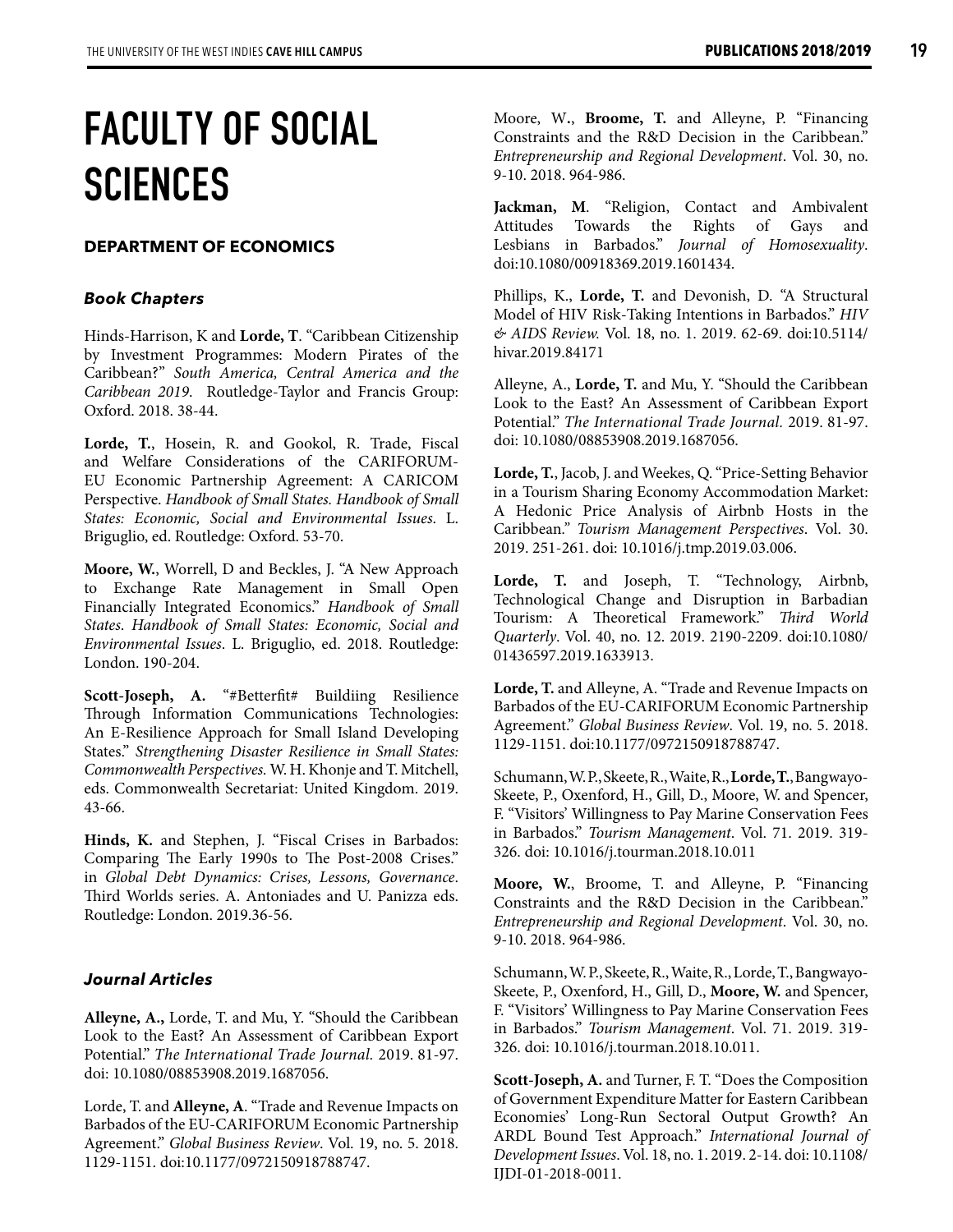**Wood, A.** and Small, K. "An Assessment of Corporate Governance in Financial Institutions in Barbados." *Journal of Governance and Regulation.* Vol. 8, no. 1. 2019. 47-58.

**Wood, A**. and Springer, N. "Macroeconomic and Bank-Specific Determinants of Non-Performing Loans of Commercial Banks in Barbados." *Journal of Management and World Business Research* Vol. 14, no. 1. 2018. 17-39.

#### *Other Publications*

Griffith, A. Moore, W., **Blenman, C.** and Stephen, J. *Essential Data on the Development Status of the Caribbean*. Prepared for Department for International Development (DfID). 29th August, 2018.

Griffith, A. **Moore, W.,** Blenman, C. and Stephen, J. *Essential Data on the Development Status of the Caribbean*. Prepared for Department for International Development (DfID). 29th August, 2018.

Griffith, A. Moore, W., Blenman, C. and **Stephen, J.** *Essential Data on the Development Status of the Caribbean*. Prepared for Department for International Development (DfID). 29th August, 2018.

#### **DEPARTMENT OF GOVERNMENT, SOCIOLOGY, SOCIAL WORK AND PSYCHOLOGY**

#### *Book*

**Hinds, K.** *Civil Society Organisations, Governance and the Caribbean Community.* Palgrave Macmillan: Cham, Switzerland. 2019.

#### *Edited Book*

**Phillips, J.** Section editor, "Explanations and Methods of social inquiry". *Palgrave International Handbook of Human Trafficking*. J. Winterdyke and J. Jones, eds. Palgrave MacMillan: Cham, Switzerland. 2019.

#### *Book Chapters*

**Hinds, K.** and Stephen, J. "Fiscal Crises in Barbados: Comparing The Early 1990s to The Post-2008 Crises." in *Global Debt Dynamics: Crises, Lessons, Governance*. Third Worlds series. A. Antoniades and U. Panizza eds. Routledge: London. 2019. 36-56.

**Hinds-Harrison, K** and Lorde, T. "Caribbean Citizenship by Investment Programmes: Modern Pirates of the Caribbean?" *South America, Central America and the Caribbean 2019*. Routledge-Taylor and Francis Group: Oxford. 2018. 38-44.

**Joseph, Tennyson, S.D.** "Historia de dos independencias: Cuba y el resto del Caribe" ["A tale of two independences: Cuba and the English-Speaking Caribbean compared"] *El Caribe Y Sus Relaciones Internacionales: Sus Vinculos con Cuba Tras 45 Años de Relaciones Diplomáticas*, Editorial de Ciencias Sociales: Havana, 2018. 135-154.

**Phillips, J.** "Migrant Sex work or sex trafficking? Reflections on 'trafficking in women': a Caribbean postcolonial perspective." *Caribbean Crime and Criminal Justice Impacts of Post-colonialism and Gender.* C. Bailey and K. Joosen, eds. Routledge: London. 2017. 318-324.

**Phillips, J.** "Deportation: challenging the Caribbean's anti-trafficking policies." *Palgrave International Handbook of Human trafficking.* J. Winterdyke and J. Jones, eds. Palgrave MacMillan: Cham, Switzerland. 2019. 969-983.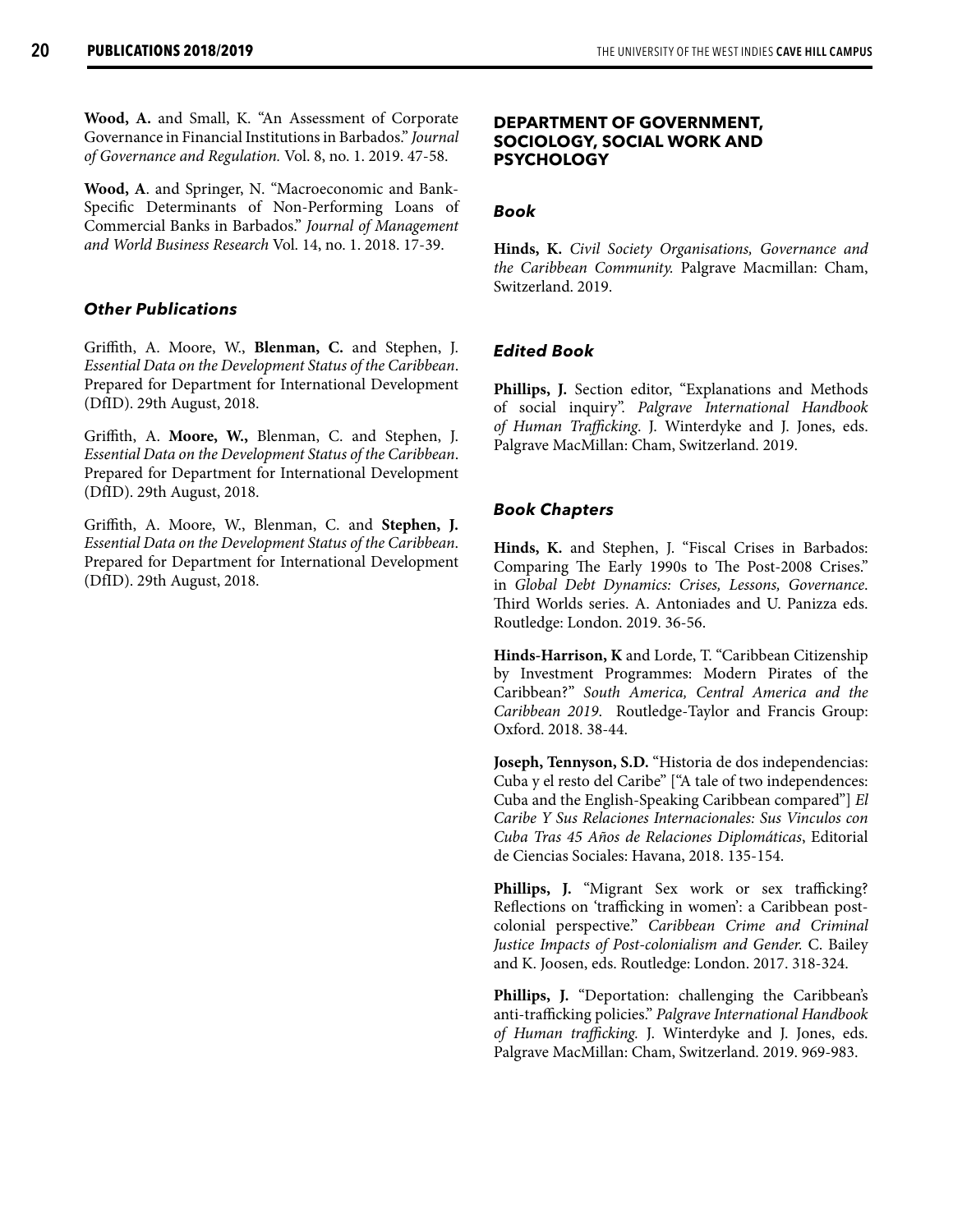#### *Book Review*

**Joseph, T.S.D.** "Globalised. Climatised. Stigmatised. A Review Essay." Review of "Globalised. Climatised. Stigmatised." by Camilo Gonsalves. Strategy Forum; Kingstown, St. Vincent and the Grenadines. *The Round Table: The Commonwealth Journal of International Affairs.* May. 2019. 338-342.

#### *Refereed Journal Articles*

**Griffith, A.** and Cohall, D. "Old Herb, "New" Purpose: A Preliminary Analysis of Marijuana as a Medicine in Barbados." *West Indian Medical Journal*. Vol. 68, No. 1. 2019. doi: 10.7727wimj.2018.136.

**Griffith, A.** and Cohall, D. "Towards Conceptualising a Policy Framework for the Implementation of Medical Marijuana in a Small Island State in the Caribbean." *Drug Science, Policy and Law*. September 2018. doi: 10.1177/2050324518796349

Lorde, T. and **Joseph, T.** "Technology, Airbnb, Technological Change and Disruption in Barbadian Tourism: A Theoretical Framework." *Third World Quarterly*. Vol. 40, no. 12. 2019. 2190-2209. doi:10.1080/ 01436597.2019.1633913.

#### *Non-Refereed Publications*

**Grenade, W. C.** *The Grenada Revolution 40 Years After: Commemoration, Celebration and Critique.* Policy Brief. Department of Government, Sociology, Social Work and Psychology: Cave Hill. March 2019.

**Grenade, W. C**. *CCJ Referenda: CCJ or Caribbean Governance on Trial?* Policy Brief. Department of Government, Sociology, Social Work and Psychology. December 2018. 1-5.

**Griffith, A.**, Moore, W., Blenman, C. and Stephen, J. *Essential Data on the Development Status of the Caribbean*. Prepared for Department for International Development (DFID). 29th August, 2018.

**Joseph, Debra, D**. *Faces of Women Fisher Folk in Barbados*. Barbados. Dept. of Govt, Sociology, Social work, CERMES; Gender in Fisheries Team. 2019.

#### *Journalism*

**Barrow-Giles, C**. "Imagine That: Reflections with Cynthia Barrow-Giles". Weekly column with the *Barbados Today* Newspaper.

**Barrow-Giles, C**, ed. *Millennial Voices* Weekly Column with the *Barbados Today* Newspaper.

**Barrow-Giles, C**. "Violent Crime: Can the Report of the Trinidad and Tobago Commission on Youth at Risk Help?" *Barbados Advocate*. Friday March 22, 2019, p.9.

**Grenade, W. C.** "The Grenada Revolution 40 Years after: Commemoration, Celebration and Critique." *CaribNewsNow*. March 20, 2019.

**Grenade, W. C.** "The CCJ OUR OWN to embrace and refine." NOWGrenada October 23, 2018.

**Grenade, W. C.** "CCJ – "YES" Campaign with Public Education and Debate." *Real FM 91.1* Commentary. September 5, 2018.

**Joseph, T. S. D.** "All Ah We Is One" Biweekly Column in the Barbados Nation. August 2018 to July 2019.

**Joseph, T. S. D.** "China and the Caribbean's Future". China Global Television Network (Online), April 28, 2019.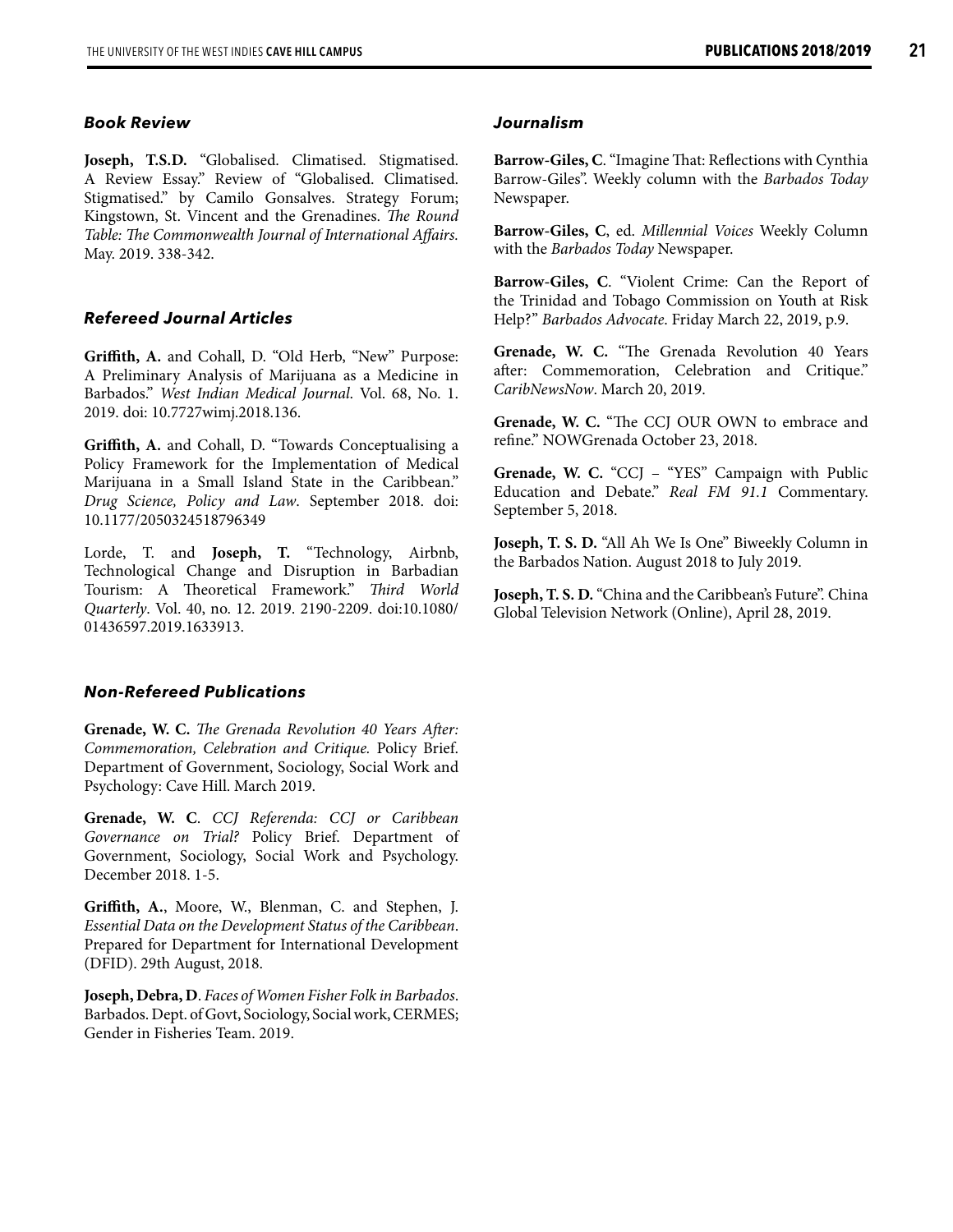#### **DEPARTMENT OF MANAGEMENT STUDIES**

#### *Books*

**Persaud, N.**, D. Devonish, and I. Persaud. *Nuts and Bolts of Research Methodology. From Conceptualization to Write-up*. Ian Randle Publishers: Kingston, Jamaica. 2019.

Persaud, N., **D. Devonish**, and I. Persaud. *Nuts and Bolts of Research Methodology. From Conceptualization to Write-up*. Ian Randle Publishers: Kingston, Jamaica. 2019.

**Gay, G.,** and R. Blades. *Oxford Information Technology*. 3rd edition. Oxford University Publishers: Oxford, United Kingdom. 2019.

#### *Book Chapters*

**Alleyne, P.** and Thompson, R. "Corporate Governance and Firm Performance within the Context of Barbados." *Board of Directors and Company Performance: An International Outlook*. W. Megginson et al, eds. Virtus Interpress: Sumy, Ukraine. 2019. 184-201.

**Alleyne, P.** and Thompson, R. "Examining Academic Dishonesty and Its Implications for Future Accounting Professionals." *Prevention and Detection of Academic Misconduct in Higher Education.* D. Velliaris, ed. IGI Global: United States. 2019. 159-183.

#### *Refereed Journal Articles*

**Alleyne, P.,** Armstrong, S. and Chandler, M. "A Survey of Capital Budgeting Practices Used by Firms in Barbados." *Journal of Financial Reporting and Accounting*. 2018 Vol. 16, No.4. 564-584. doi: 10.1108/JFRA-07-2017-0061.

**Alleyne, P.** and Thompson. R. "Corporate Governance and Firm Performance in an Emerging Market: Evidence from Barbados." *Corporate Law and Governance Review*. Vol. 1, No. 2. 2019. 51-61.

**Alleyne, P.,** Hudaib, M. and Haniffa, R. "Does Group Cohesion Moderate Auditors' Whistleblowing Intentions?" *Journal of International Accounting, Auditing and Taxation*. 2019. Vol. 34. 69-90. doi: 10.1016/j. intaccaudtax.2019.02.004.

Thompson, R., **Alleyne, P.** and Charles-Soverall, W. "Exploring Governance Issues among Board Directors within State Owned Enterprises in Barbados." *International Journal of Public Sector Management*. Vol. 32, No. 3. 2018. pp. 264-281. doi: 10.1108/IJPSM-04-2018-0099.

Broome, T., Moore, W. and **Alleyne, P.** "Financing Constraints and the R & D Decision in the Caribbean." *Entrepreneurship and Regional Development*. Vol. 30, No. 9-10. 2018. 964-986.

Knight, J. and **Carrington, D.** "Bill Prioritisation and Bill Payment Orientation in the Developing Country Context." *International Journal of Services, Economics and Management.* Vol. 10, No. 1. 2019. 1-22.

Thompson, R., Alleyne, P. and **Charles-Soverall, W**. "Exploring Governance Issues among Board Directors within State Owned Enterprises in Barbados." *International Journal of Public Sector Management*. Vol. 32, No. 3. 2018. 264-281. doi: 10.1108/IJPSM-04-2018-0099.

**Corbin, A.** "Shared Leadership and Outcomes in Sport in Small Island Developing State." *The International Journal of Management and Business*. Vol. 9, No. 1. 2018. 73-88.

Phillips, K., Lorde, T. and **Devonish, D**. "A Structural Model of HIV Risk Taking Intentions in Barbados." *HIV and AIDS Review*. Vol. 18, No. 1. 2019. 62-69. doi: 10.5114/ hivar.2019.84171.

Edey, P. and **Knight, J.** "Profiling the Entitled Consumer when Individualism and Collectivism are Co-dominant." *Journal of Retailing and Consumer Services*. Vol. 42. 2018. 98-106.

**Knight, J.** and Carrington, D. "Bill Prioritisation and Bill Payment Orientation in the Developing Country Context." *International Journal of Services, Economics and Management.* Vol. 10, No. 1. 2019. 1-22.

**Persaud, N.** "An Exploratory Study on Public Sector Program Evaluation Practices and Culture in Barbados, Belize, Guyana, and Saint Vincent and the Grenadines: Where are we? Where do we need to go?" *Journal of MultiDisciplinary Evaluation*. Vol. 15, No. 32. 2019. 17-27.

Thompson, R., **Alleyne, P.** and Charles-Soverall, W. "Exploring Governance Issues among Board Directors within State Owned Enterprises in Barbados." *International Journal of Public Sector Management*. Vol. 32, No. 3. 2018. 264-281. doi: 10.1108/IJPSM-04-2018-0099.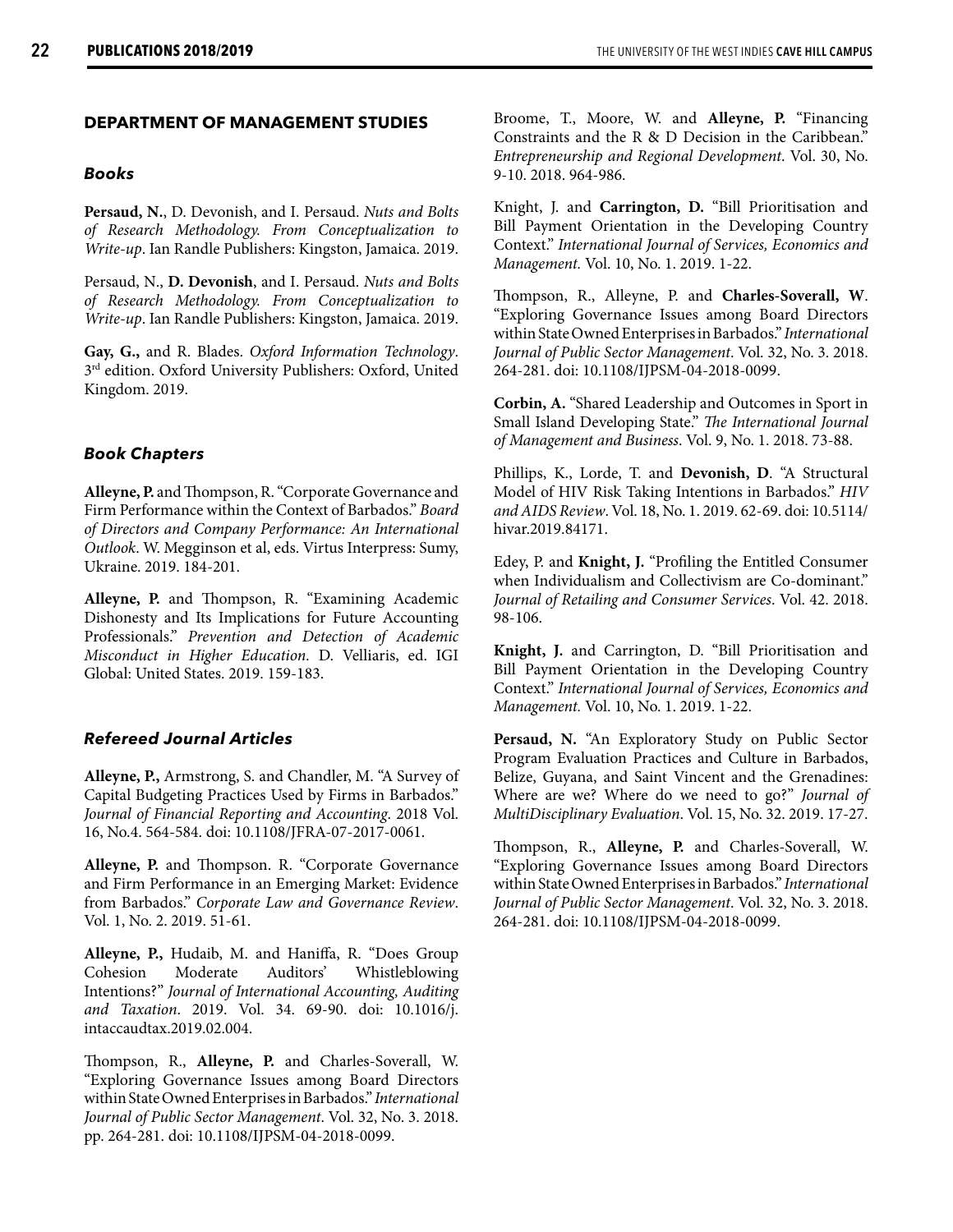#### **SIR ARTHUR LEWIS INSTITUTE OF SOCIAL AND ECONOMIC STUDIES**

#### *Books*

**Bailey, C.** Jonathan Lashley and Christine Barrow. Rethinking Poverty: Assets, Social Exclusion, Resilience and Human Rights in Barbados. UWI Press: Kingston. 2019.

Bailey, C. **Jonathan Lashley** and Christine Barrow. *Rethinking Poverty: Assets, Social Exclusion, Resilience and Human Rights in Barbados*. UWI Press: Kingston. 2019.

#### *Refereed Journal Articles*

**Lashley, J.** Minto-Coy, Indianna and David Storey. Eds. *Enterprise and Entrepreneurship in the Caribbean Region.* [Special Issue] *Entrepreneurship and Regional Development,* Vol 30. No. 9-10. 921-1090. 2018.

**Lashley, J.** Minto-Coy, Indianna and David Storey. Eds. "Introduction to the Special Issue." *Enterprise and Entrepreneurship in the Caribbean Region*: *Entrepreneurship and Regional Development,* Vol. 30, no. 9-10. 921-941.2018. DOI: 10.1080/08985626.2018.1515823.

**Lashley, J.** Drinkwater, Stephen and Catherine Robinson. "*Barriers to Enterprise Development in the Caribbean." Entrepreneurship and Regional Development*, Vol 30. no. 9-10. 2018. 942-963, DOI: 10.1080/08985626.2018.15158 21.

**Lazarus, L.** "Defending the Family, Safeguarding the Nation: An Examination of Evangelical Mobilization in Present-day Barbados". Culture and Religion. Vol 19. no. 4. 2018. 394-415.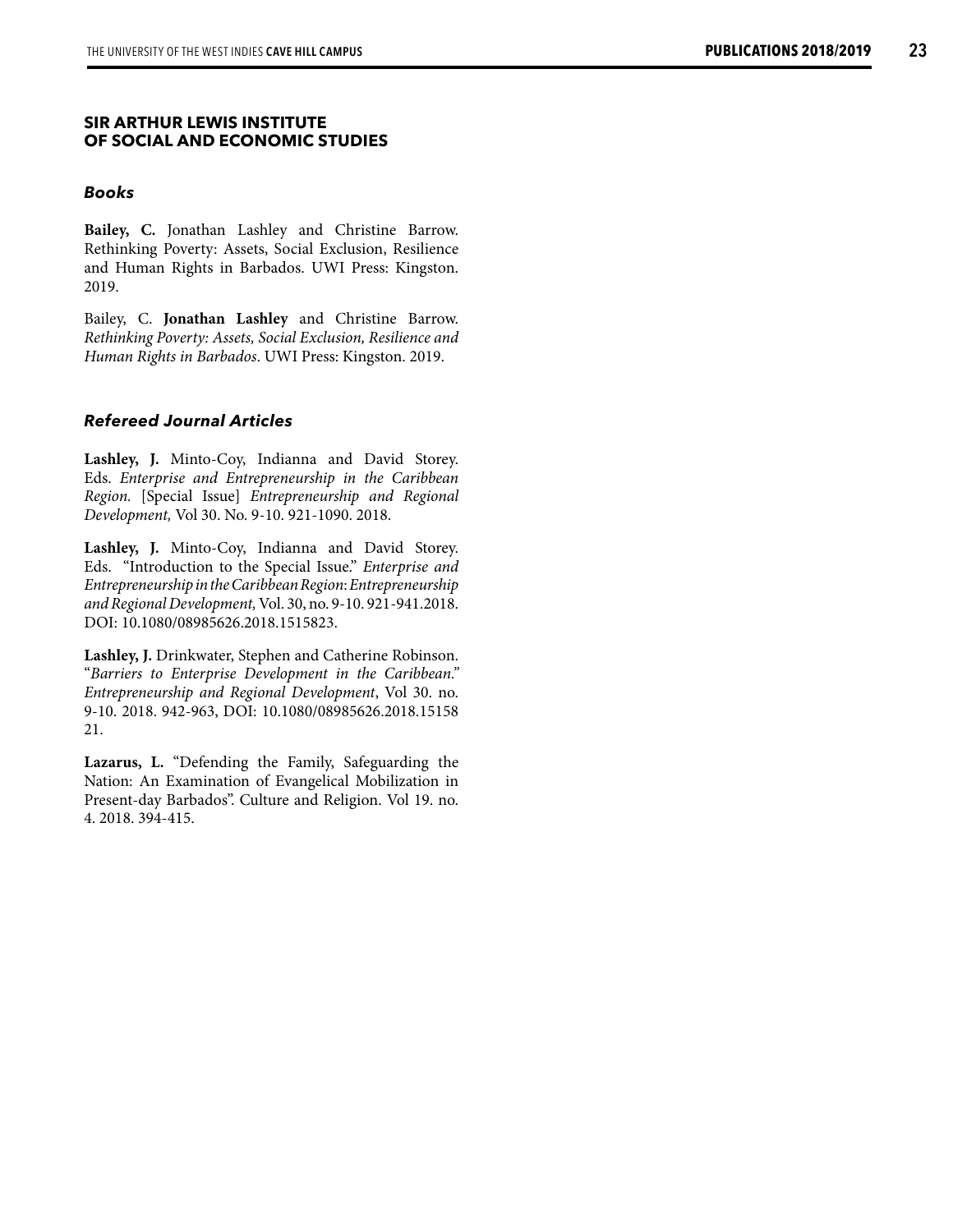# **INSTITUTE FOR GENDER AND DEVELOPMENT STUDIES: NITA BARROW UNIT**

#### *Book Chapters*

**DeShong, H.A.F.** "The Language of Violence in the Caribbean: A Decolonial Feminist Analysis." *Caribbean Crime & Criminal Justice: Impacts of Post-Colonialism and Gender on Crime*. K. J. Joosen and C. Bailey, eds. London: Routledge. 2018. 123-138.

Haynes, T. "Contradictory Consciousness: Activist Men and Feminism in the Caribbean." *Unsustainable Institutions of Men: Transnational Dispersed Centres, Gender Power, Contradictions*. J. Hearn, E. Vasquez del Aguila, and M. Hughson. London: Routledge. 2019. 119- 135.

#### *Guest Editorship (Journal Special Issue)*

DeShong, H. A. F. and **Crawford, C.,** eds. *Journal of Eastern Caribbean Studies.* (Special (Double) Issue on "Gender, Sexuality and Feminism in Caribbean: Transdisciplinary Engagements.") Vol. 42, No. 3. 2017. (appeared in print, March 2019).

**DeShong, H. A. F.** and Crawford, C., eds. (Guest Editors). Special (Double) Issue on "Gender, Sexuality and Feminism in Caribbean: Transdisciplinary Engagements." *Journal of Eastern Caribbean Studies* Vol. 42, No. 3. 2017. (appeared in print, March 2019).

#### *Journal Articles*

**Crawford, C.** "Decolonizing Reproductive Labour: Caribbean Women, Migration and Domestic Work in the Global Economy." *The Global South.* (Special Issue on Caribbean Transmigration in the 21st Century: Contemporary Re-imaginings and Globalizing Conditions.) S. Gomes and M. Jokhan, eds. Vol. 12, No. 1. 2018. 33-55.

DeShong, H. A.F. and **Crawford, C**. "Introduction: Gender, Sexuality and Feminism in the Caribbean: Transdisciplinary Engagements." *Journal of Eastern Caribbean Studies.* Vol. 42, No. 3. 2017. 1-6. (appeared in print and online, March 2019)

**DeShong, H. A. F.** and Crawford, C. "Introduction: Gender, Sexuality and Feminism in the Caribbean: Transdisciplinary Engagements." *Journal of Eastern Caribbean Studies.* Vol. 42, No. 3. 2017. 1-6. (appeared in print and online, March 2019)

**DeShong, H. A. F.** "'The Will to Forget': Silences and Minimisations in Men's Talk on Violence." *Journal of Eastern Caribbean Studies.* Vol. 42 No.3, 2017, 86-102. (appeared in print and online, March 2019).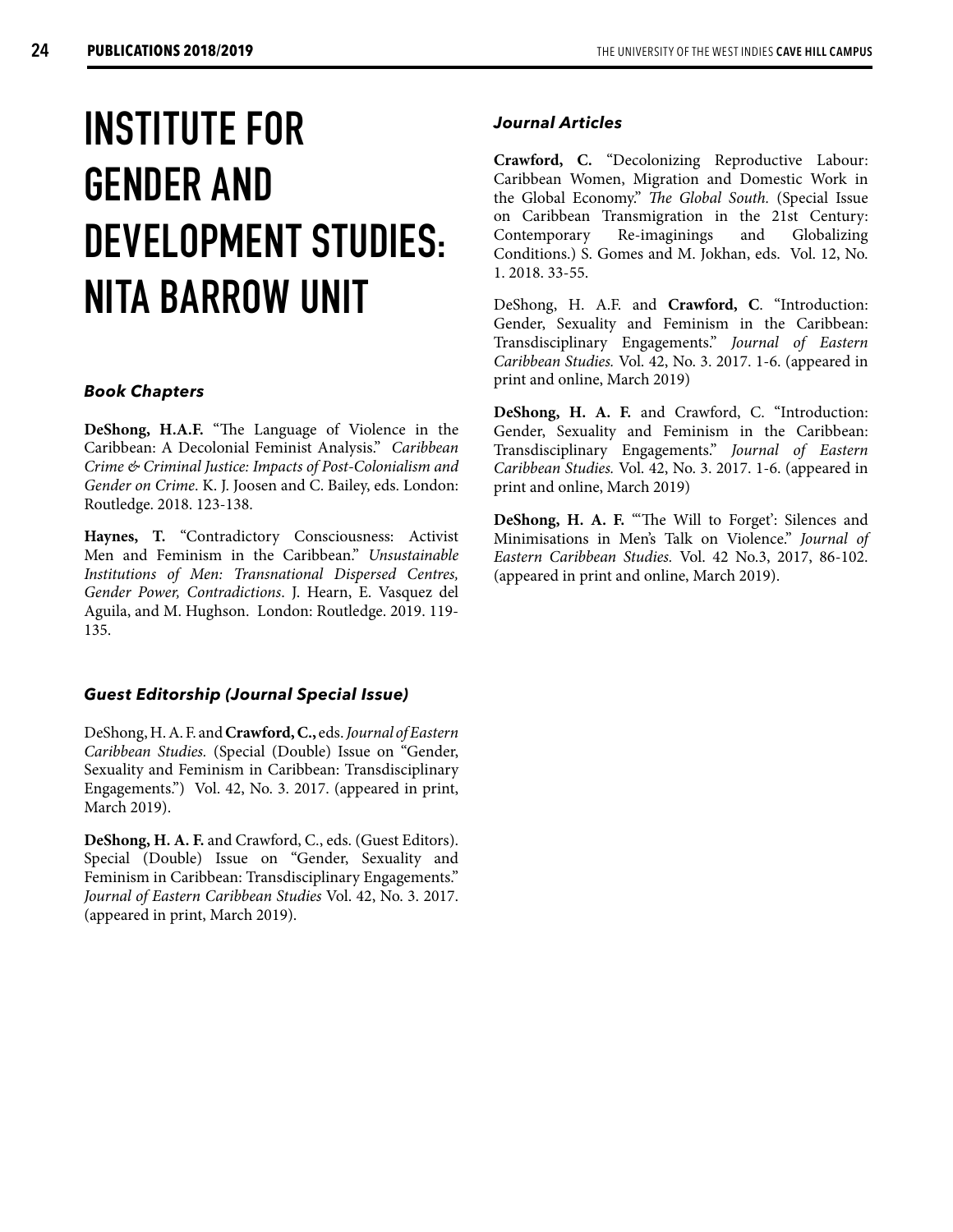# **NON TEACHING DEPARTMENTS**

#### **SIDNEY MARTIN LIBRARY**

#### *Non referred publications*

**Thomas, Sandra L.** "Emerald Brilliance." Chill News. No. 22. 2019. 32-33.

#### **UWI HIV/AIDS RESPONSE PROGRAMME (UWIHARP)**

#### *Journal Article*

**Campbell, M.H**, Gromer, J. Maynard, D, & Emmanuel, M.K. (2019). "Measuring Stress in Caribbean University Students: Validation of the PSS-10 in Barbados." *Caribbean Journal of Psychology: Special Issue on Psychological Measurement and Methodology,2019.* Vol.10. 65-88.